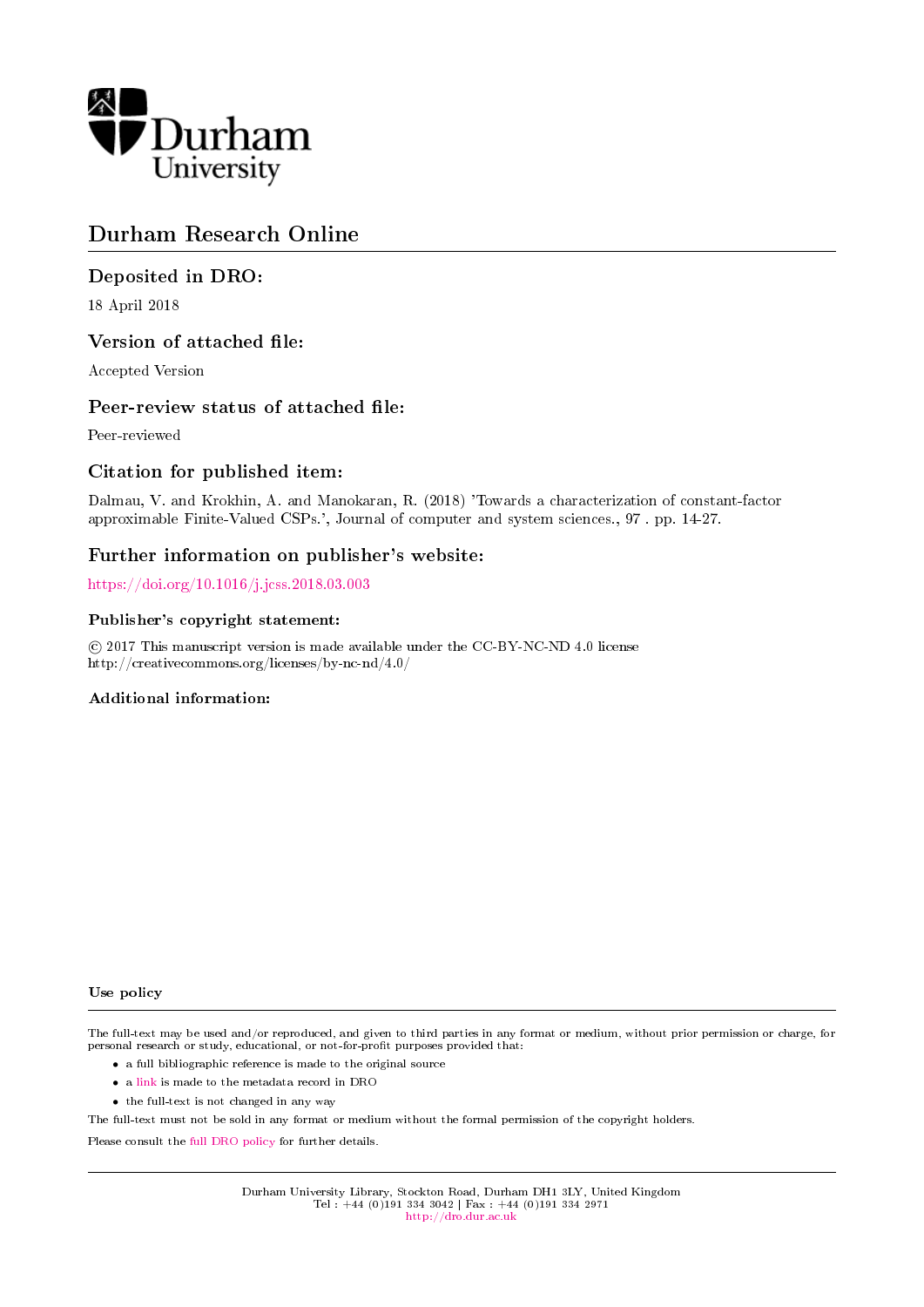# Accepted Manuscript

Towards a characterization of constant-factor approximable finite-valued CSPs

Víctor Dalmau, Andrei Krokhin, Rajsekar Manokaran

| PII:       | \$0022-0000(18)30230-7                     |
|------------|--------------------------------------------|
| DOI:       | https://doi.org/10.1016/j.jcss.2018.03.003 |
| Reference: | YJCSS 3167                                 |

To appear in: *Journal of Computer and System Sciences*

Received date: 23 September 2016<br>Revised date: 17 January 2018 Revised date: 17 January 2018<br>Accepted date: 15 March 2018 15 March 2018



Please cite this article in press as: V. Dalmau et al., Towards a characterization of constant-factor approximable finite-valued CSPs, *J. Comput. Syst. Sci.* (2018), https://doi.org/10.1016/j.jcss.2018.03.003

This is a PDF file of an unedited manuscript that has been accepted for publication. As a service to our customers we are providing this early version of the manuscript. The manuscript will undergo copyediting, typesetting, and review of the resulting proof before it is published in its final form. Please note that during the production process errors may be discovered which could affect the content, and all legal disclaimers that apply to the journal pertain.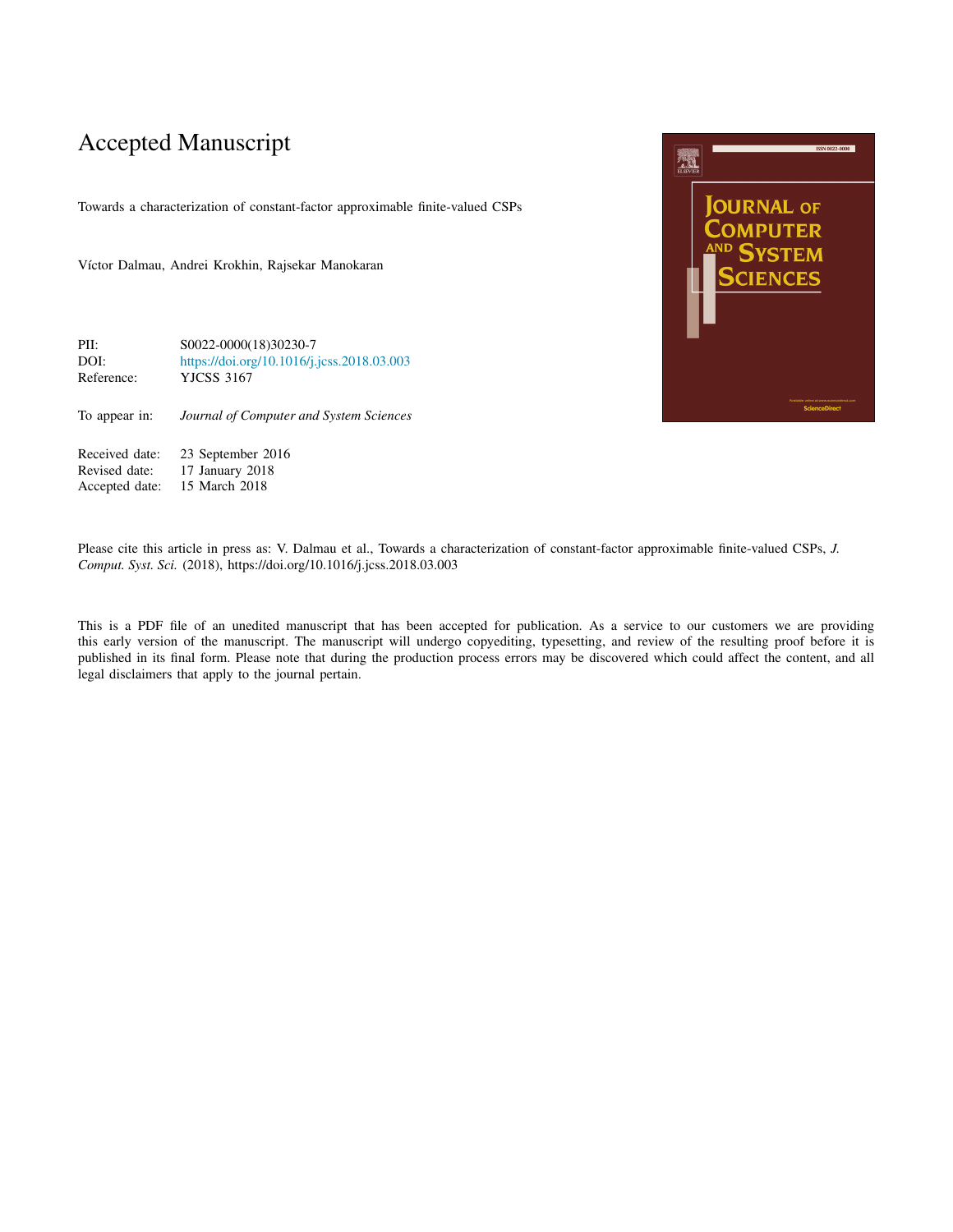## **Highlights**

- New natural algebraic conditions for the finiteness of the integrality gap for the basic LP relaxation of VCSP are given.
- Efficient constant-factor approximaition algorithms using the algebraic conditions are given.
- Algebraic conditions for NP-hardness of constant-factor approximation are given.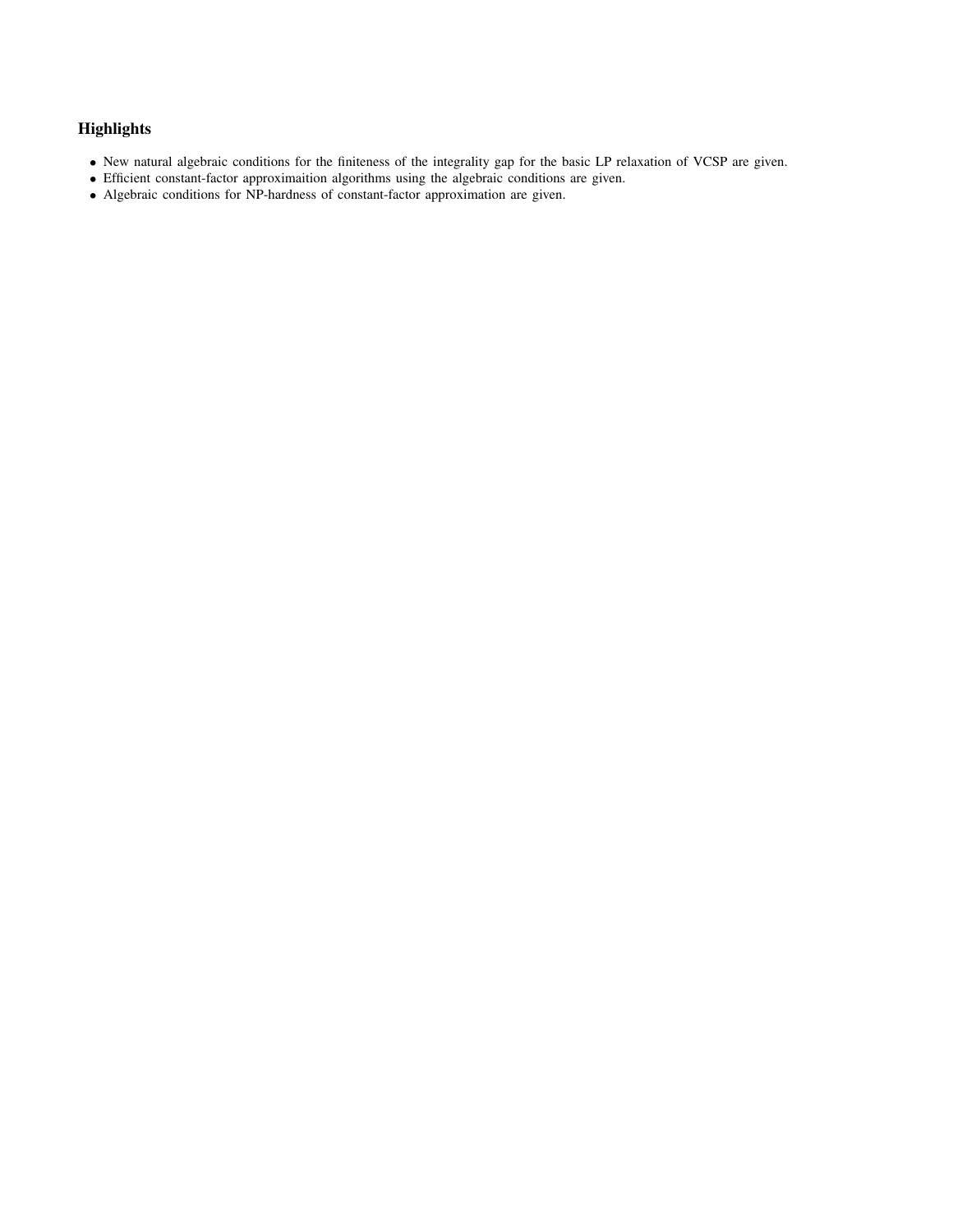# Towards a Characterization of Constant-Factor Approximable Finite-Valued CSPs<sup>☆,☆☆</sup>

Víctor Dalmau<sup>a</sup>, Andrei Krokhin<sup>b</sup>, Rajsekar Manokaran<sup>c</sup>

*aDepartment of Information and Communication Technologies, Universitat Pompeu Fabra, Spain bDepartment of Computer Science, Durham University, UK cComputer Science and Engineering department, IIT Madras, India*

### Abstract

We study the approximability of (Finite-)Valued Constraint Satisfaction Problems (VC-SPs) with a fixed finite constraint language Γ consisting of finitary functions on a fixed finite domain. Ene et al. have shown that, under a mild technical condition, the basic LP relaxation is optimal for constant-factor approximation for VCSP(Γ) unless the Unique Games Conjecture fails. Using the algebraic approach to the CSP, we give new natural algebraic conditions for the finiteness of the integrality gap for the basic LP relaxation of VCSP(Γ) and show how this leads to efficient constant-factor approximation algorithms for several examples that cover all previously known cases that are NP-hard to solve to optimality but admit constant-factor approximation. Finally, we show that the absence of another algebraic condition leads to NP-hardness of constantfactor approximation. Thus, our results indicate where the boundary of constant-factor approximability for VCSPs lies.

*Keywords:* constraint satisfaction problem, approximation algorithms, universal algebra

### 1. Introduction

The constraint satisfaction problem (CSP) provides a framework in which it is possible to express, in a natural way, many combinatorial problems encountered in computer science and AI [1, 2, 3]. Standard examples of CSPs include satisfiability of propositional formulas, graph colouring problems, and systems of linear equations. An instance of the CSP consists of a set of variables, a (not necessarily Boolean) domain of labels, and a set of constraints on combinations of values that can be taken by certain

 $\hat{\mathbf{x}}$ This article is an extended version of a paper published in the proceedings of SODA'15.<br> $\hat{\mathbf{x}}$  The first two authors were supported by UK EPSRC grant EP/J000078/01. The first author was also supported by MICCIN grant TIN2016-76573-C2-1P and Maria de Maeztu Units of Excellence Programme MDM-2015-0502. The third author was supported by ERC grant 226-203.

<sup>∗</sup>Corresponding author

*Email addresses:* victor.dalmau@upf.edu (V´ıctor Dalmau), Andrei.Krokhin@durham.ac.uk (Andrei Krokhin), rajsekar@gmail.com (Rajsekar Manokaran)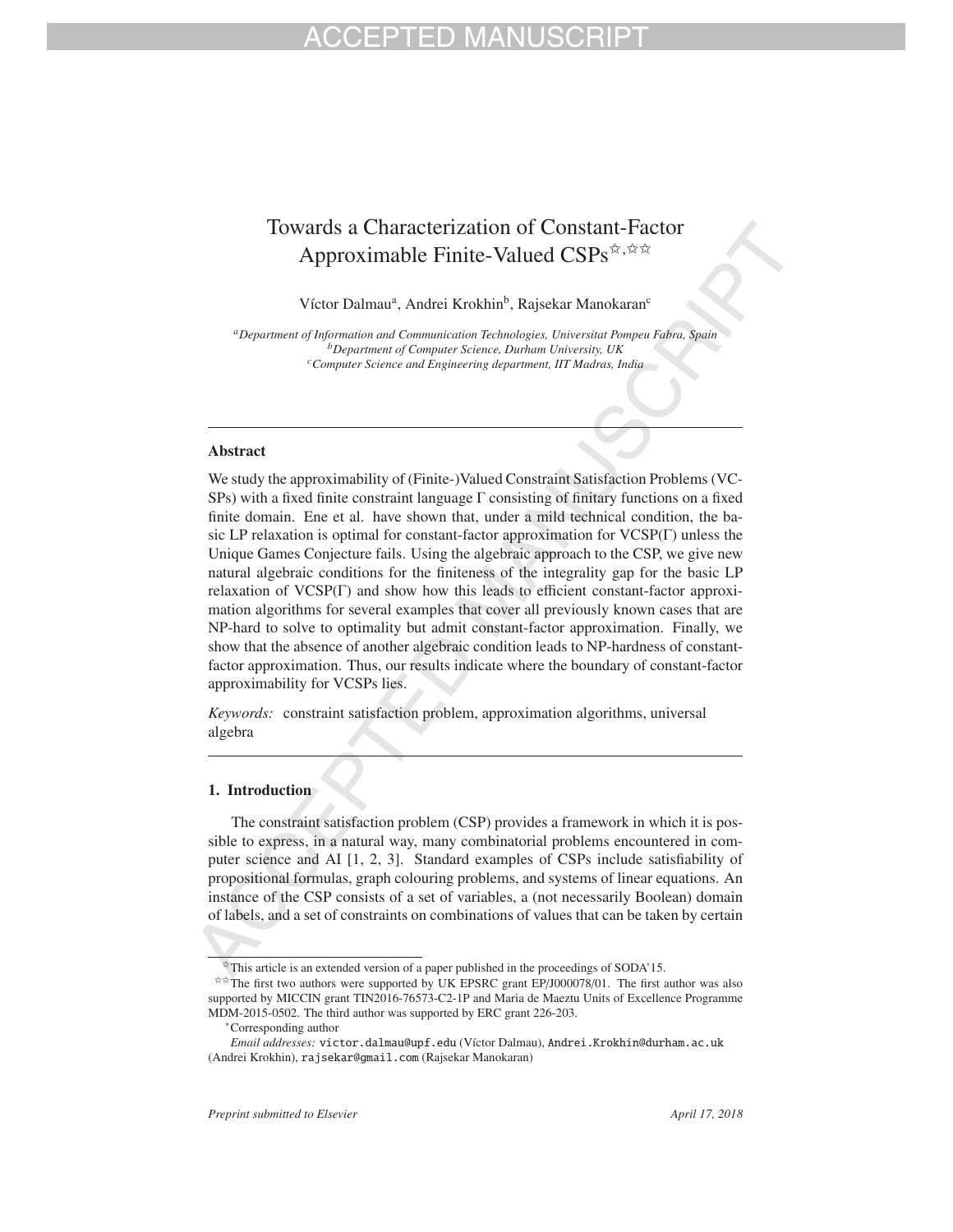# - P I F D MA

subsets of variables. The aim is then to find an assignment of labels to the variables that, in the decision version, satisfies all the constraints or, in the optimization version, maximizes (minimizes) the number of satisfied (unsatisfied, respectively) constraints.

Since the CSP is NP-hard in full generality, a major line of research in CSP tries to identify special cases that have desirable algorithmic properties (see, e.g.  $[1, 2, 3]$ ), the primary motivation being the general picture rather than specific applications. The two main ingredients of a constraint are: (a) variables to which it is applied, and (b) relation specifying the allowed combinations of labels. Therefore, the main types of restrictions on CSP are: (a) *structural* where the hypergraph formed by sets of variables appearing in individual constraints is restricted [4, 5], and (b) *language-based* where the constraint language Γ, i.e. the set of relations that can appear in constraints, is fixed (see, e.g.  $[6, 1, 7, 3]$ ); the corresponding decision/maximization/minimization problems are denoted by CSP(Γ), Max CSP(Γ), and Min CSP(Γ), respectively. The ultimate sort of results in this direction are dichotomy results, pioneered by [8], which completely characterise the restrictions with a given desirable property modulo some complexitytheoretic assumptions. The language-based direction is considerably more active than the structural one, and there are many (partial and full) language-based complexity classification results, e.g.  $[9, 10, 11, 12, 13, 14, 15]$ , but many questions are still open.

Problems Max CSP and Min CSP can be generalised by replacing relations (that specify allowed combinations of labels) with functions that specify a value in [0, 1] (measuring the desirability or the cost, respectively) for each tuple of labels. The goal would then be to find an assignment of labels that maximizes the total desirability (minimizes the total cost, repectively). The maximization version was studied in [16, 17] under the name of Generalized CSP, or GCSP, (in fact, functions there can take values in [−1, 1]), while the minimization version is known as (Finite-)Valued CSP [14]. In General-Valued CSP, functions can also take the infinite value to indicate infeasible tuples [18, 19, 13], but we will not consider this case in this paper. In this paper we write VCSP to mean *finite-valued* CSP. We note that [20] write Min CSP to mean what we call VCSP in this paper. Naturally, both GCSP and VCSP can be parameterized by constraint languages Γ, now consisting of functions instead of relations.

The CSP has always played an important role in mapping the landscape of approximability of NP-hard optimization problems, see e.g. surveys [21, 22]. For example, the famous PCP theorem has an equivalent reformulation in terms of inapproximability of a certain Max CSP(Γ), see [23]; moreover, Dinur's combinatorial proof of this theorem [24] deals entirely with CSPs. The first optimal inapproximability results [25] by Håstad were about problems Max CSP(Γ), and they led to the study of a new hardness notion called approximation resistance (see, e.g. [26, 27, 28]). The approximability of Boolean CSPs has been thoroughly investigated (see, e.g. [29, 1, 30, 31, 25, 27, 21, 32]). Much work around the Unique Games Conjecture (UGC) directly concerns CSPs [21]. This conjecture states that, for any  $\epsilon > 0$ , there is a large enough number  $k = k(\epsilon)$  such that it NP-hard to tell  $\epsilon$ -satisfiable from  $(1 - \epsilon)$ -satisfiable instances of  $CSP(\Gamma_k)$ , where  $\Gamma_k$  consists of all graphs of bijections on a *k*-element set. Many approximation algorithms for classical optimization problems have been shown optimal assuming the UGC [21, 32]. Raghavendra proved [17] that one SDP-based algorithm provides optimal approximation for all problems GCSP(Γ) assuming the UGC. In this paper, we investigate problems VCSP(Γ) and Min CSP(Γ) on an arbitrary finite domain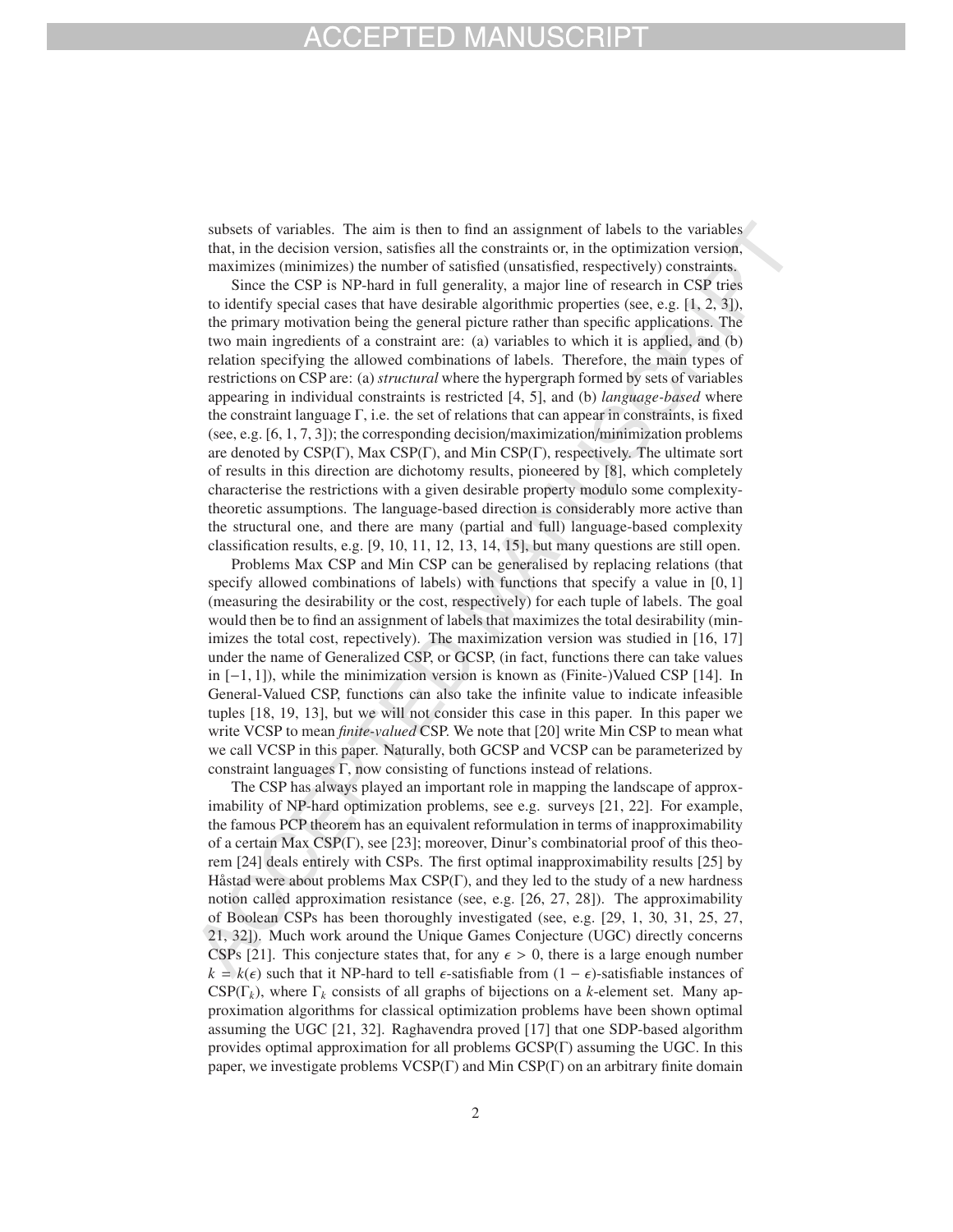# HD M

that belong to APX, i.e. admit a (polynomial-time) constant-factor approximation algorithm, proving some results that strongly indicate where the boundary of this property lies.

Related Work. Note that each problem Max CSP(Γ) trivially admits a constantfactor approximation algorithm because a random assignment of values to the variables is guaranteed to satisfy a constant fraction of constraints; this can be derandomized by the standard method of conditional probabilities. The same also holds for GCSP. Clearly, for Min CSP(Γ) to admit a constant-factor approximation algorithm,  $CSP(\Gamma)$ must be polynomial-time solvable.

The approximability of problems VCSP(Γ) has been studied, mostly for Min CSPs in the Boolean case (i.e., with domain {0, 1}, such CSPs are sometimes called "generalized satisfiability" problems), see [29, 1]. We need a few concepts from propositional logic. A clause is *Horn* if it contains at most one positive literal, and *negative* if it contains only negative literals. Let *k* -HORN be the constraint language over the Boolean domain that contains all Horn clauses with at most *k* variables. For  $k \geq 2$ , let *k* -IHBS be the subset of *k* -HORN that consists of all clauses that are negative or have at most 2 variables. It is known that, for each  $k \ge 2$ , Min CSP( $k$ -IHBS) belongs to APX [1], and they (and the corresponding dual Horn problems) are essentially the only such Boolean Min CSPs unless the UGC fails [33]. For Min CSP(2 -HORN), which is identical to Min CSP(2 -IHBS), a 2-approximation (LP-based) algorithm is described in [31], which is optimal assuming the UGC, whereas it is NP-hard to constant-factor approximate Min CSP(3 -HORN) [30]. If  $\neq_2$  is the Boolean relation {(0, 1), (1, 0)}, then Min CSP( $\{\neq_2\}$ ) is known as M<sub>IN</sub>U<sub>N</sub>C<sub>UT</sub>. Min CSP( $\Gamma$ ) where  $\Gamma$  consists of 2-clauses is known as MIN 2CNF DELETION. The best currently known approximation algorithms for M<sub>IN</sub>U<sub>N</sub>C<sub>UT</sub> and M<sub>IN</sub> 2CNF DELETION have approximation ratio  $O(\sqrt{\log n})$  [29], and it follows from [32] that neither problem belongs to APX unless the UGC is false. The UGC is known to imply the optimality of the basic LP relaxation for any VCSP(Γ) such that Γ contains the (characteristic function of the) equality relation [20], extending the line of similar results for natural LP and SDP relaxations for various optimization CSPs [34, 35, 17].

An approximation algorithm for any VCSP(Γ) was also given in the 2013 conference version of [20] (that was claimed to match the LP integrality gap), but its analysis was later found to be faulty and this part was retracted in the 2015 update of [20]. The SDP rounding algorithm for GCSPs from [36] is discussed in detail in the book [37], where it is pointed out that the same algorithm does not work for VCSPs.

Constant-factor approximation algorithms for Min CSP are closely related to certain *robust algorithms* for CSP that attracted much attention recently [10, 33, 38, 39]. Call an algorithm for CSP(Γ) *robust* if, for every  $\epsilon > 0$  and every  $(1 - \epsilon)$ -satisfiable instance of CSP( $\Gamma$ ) (i.e. at most an  $\epsilon$ -fraction of constraints can be removed to make the instance satisfiable), it outputs a  $(1 - f(\epsilon))$ -satisfying assignment (i.e. that fails to satisfy at most a  $f(\epsilon)$ -fraction of constraints) where *f* is a function such that  $f(\epsilon) \to 0$ as  $\epsilon \to 0$  and  $f(0) = 0$ . CSPs admitting a robust algorithm (with some function *f*) were completely characterised in [10]; when such an algorithm exists, one can always choose  $f(\epsilon) = O(\log \log (1/\epsilon) / \log (1/\epsilon))$  for the randomized algorithm and  $f(\epsilon) = O(\log \log (1/\epsilon)) \sqrt{\log (1/\epsilon)}$  for the derandomized version. A robust algorithm is said to have *linear loss* if the function f can be chosen so that  $f(\epsilon) = O(\epsilon)$ . The

3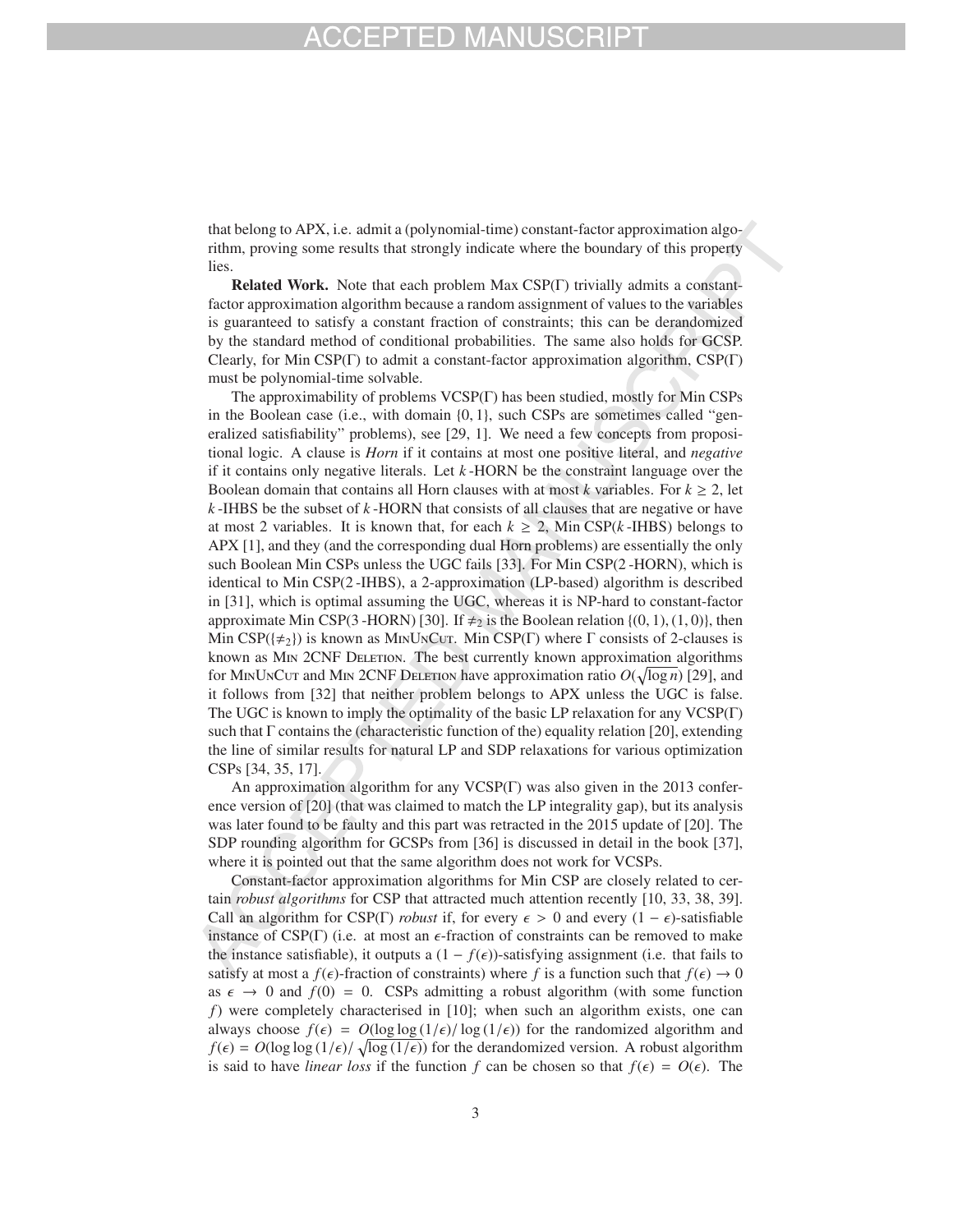problem of characterizing CSPs that admit a robust algorithm with linear loss was posed in [33]. It is easy to see that, for any  $\Gamma$ , CSP( $\Gamma$ ) admits a robust algorithm with linear loss if and only if Min CSP(Γ) has a constant-factor approximation algorithm. We will use this fact when referring to results in [33].

Many complexity classification results for CSP have been made possible by the introduction of the universal-algebraic approach (see, e.g., survey [40]), which extracts algebraic structure from a given constraint language Γ (via operations called *polymorphisms* of Γ) and uses it to analyze problem instances. This approach was extended to VCSP (see, e.g., survey [41]), where polymorphisms are replaced by certain probability distributions on operations called *fractional polymorphisms*. The universal-algebraic framework to study robust algorithms with a given loss was presented in [33], this approach was also used in [10, 39]. In this paper, we apply this framework with some old and some new algebraic conditions to study problems VCSP(Γ) and Min CSP(Γ). Our algebraic conditions use symmetric operations, which appear naturally when LP-based algorithms are used for (V)CSPs; other recent examples are [13, 42, 39, 14].

Contributions. Some of our results assume that  $\Gamma$  contains the equality relation. We characterise problems  $VCSP(\Gamma)$  for which the basic LP relaxation has finite integrality gap. The characterisation is in terms of appropriately modified fractional polymorphisms. We then show how that a description of constant-factor approximable VCSPs can be reduced to that for Min CSPs. For Min CSPs, we give another algebraic condition that characterizes the property of being constant-factor approximable. This characterization uses the algebraic approach to CSP that has been extremely fruitful in proving complexity classification results for CSPs. The characterizing condition is in terms of Lipschitz probability distributions on symmetric polymorphisms of Γ. This condition can in principle be used to design efficient constant-factor approximation algorithms, provided one can efficiently sample from these distributions. We show that this is possible for some examples that cover all cases where such algorithms (but not algorithms finding an optimal solution) were previously known to exist.

It follows from the [20] that every Min CSP for which the basic LP relaxation does not have finite integrality gap is not constant-factor approximable, unless the UGC fails. For a class of Min CSPs we strengthen the UG-hardness to NP-hardness. A near-unanimity polymorphism is a type of polymorphism well known in the algebraic theory of CSP [43, 40, 7], and its presence follows from the existence of those Lipschitz distributions. We show Min  $CSP(\Gamma)$  is NP-hard to constant-factor approximate if  $\Gamma$  has no near-unanimity polymorphism.

Thus, our results strongly indicate where the boundary of constant-factor approximability for VCSPs lies.

### 2. Preliminaries

Let *A* be a finite set. A *k*-tuple  $\mathbf{a} = (a_1, \ldots, a_k)$  on *A* is any element of  $A^k$ . A *k*-ary relation on *A* is a subset of  $A^k$ . We shall use arity(*R*) to denote the arity of relation *R*. We shall denote by eq<sub>A</sub> the binary relation  $\{(a, a) | a \in A\}$ .

An *instance* of the CSP is a triple  $I = (V, A, \mathcal{C})$  with V a finite set of *variables*, *A* a finite set called *domain*, and  $\mathscr C$  a finite list of *constraints*. Each constraint in  $\mathscr C$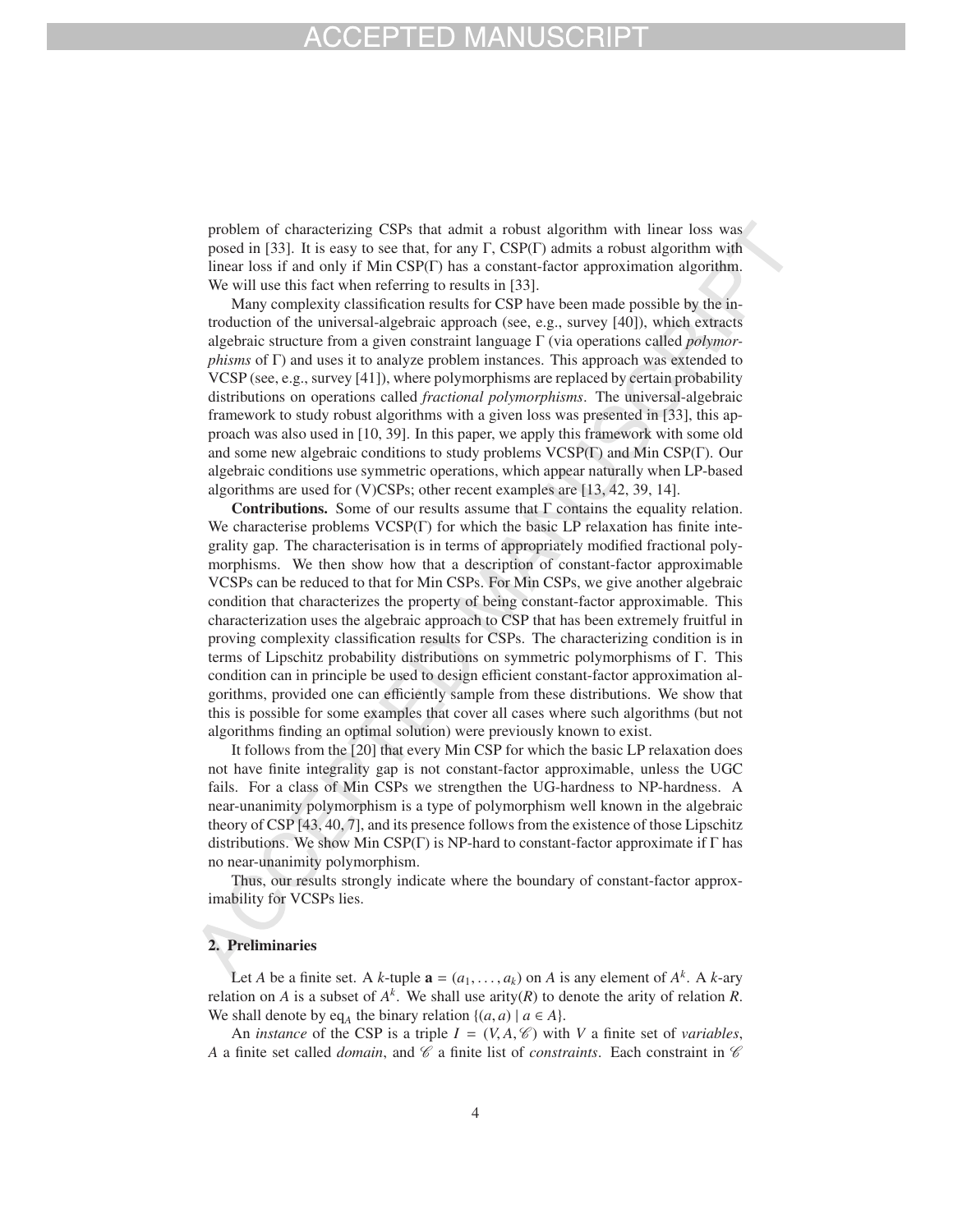is a pair  $C = (v, R)$ , also denoted  $R(v)$ , where  $v = (v_1, \ldots, v_k)$  is a tuple of variables of length *k*, called the *scope* of *C*, and *R* an *k*-ary relation on *A*, called the *constraint relation* of *C*. The *arity* of a constraint *C*, arity(*C*), is the arity of its constraint relation. When considering optimization problems, we will assume that each constraint has a weight  $w_C \in \mathbb{Q}_{>0}$ . It is known (see, e.g. Lemma 7.2 in [1]) that allowing weights in Min CSP(Γ) does not affect membership in APX.

Very often we will say that a constraint *C* belongs to instance *I* when, strictly speaking, we should be saying that appears in the constraint list  $\mathscr C$  of *I*. Also, we might sometimes write  $(v_1, \ldots, v_k, R)$  instead of  $((v_1, \ldots, v_k), R)$ . A *constraint language* is any *finite* set Γ of relations on *A*. The problem CSP(Γ) consists of all instances of the CSP where all the constraint relations are from Γ. An assignment for *I* is a mapping *s* : *V* → *A*. We say that *s satisfies* a constraint  $(v, R)$  if  $s(v) \text{ ∈ } R$  (where *s* is applied component-wise).

The *decision problem* for CSP(Γ) asks whether an input instance *I* of CSP(Γ) has a solution, i.e., an assignment satisfying all constraints. The natural *optimization problems* for CSP(Γ), Max CSP(Γ) and Min CSP(Γ), ask to find an assignment that maximizes the total weight of satisfied constraints or minimizes the total weight of unsatisfied constraints, respectively.

VCSP is the generalization of Min CSP obtained by allowing a richer set of constraints. Formally, a constraint in a VCSP instance is a pair  $C = (v, \rho)$ , also denoted  $\varrho(\mathbf{v})$ , where  $\mathbf{v} = (v_1, \dots, v_k)$  is, as before, a tuple of variables, and  $\varrho : A^k \to [0, 1]$  is a mapping from  $A^k$  to [0, 1]. Given an instance *I* of the VCSP, the goal is to find an assignment  $s: V \rightarrow A$  that minimizes

$$
\sum_{C=\varrho(\mathbf{v})\in\mathscr{C}}w_C\cdot\varrho(s(\mathbf{v})).
$$

Note that, to express Min CSP as VCSP, one needs to replace each relation *R* in a Min CSP instance by a function  $\rho_R$  such that  $\rho_R(\mathbf{a}) = 0$  if  $\mathbf{a} \in R$  and  $\rho_R(\mathbf{a}) = 1$  otherwise.

### *2.1. Basic linear program*

Many approximation algorithms for optimization CSPs use the basic (aka standard) linear programming (LP) relaxation [33, 34, 39].

For any instance  $I = (V, A, \mathcal{C})$  of VCSP(Γ), there is an equivalent canonical 0-1 integer program. It has variables  $p_v(a)$  for every  $v \in V$ ,  $a \in A$ , as well as variables  $p_C(\mathbf{a})$  for every constraint  $C = \varrho(\mathbf{v})$  and every tuple  $\mathbf{a} \in A^{\text{arity}(\varrho)}$ . The interpretation of  $p_v(a) = 1$  is that variable *v* is assigned value *a*; the interpretation of  $p_c(a) = 1$  is that v is assigned (component-wise) tuple a. More formally, the program ILP is the following: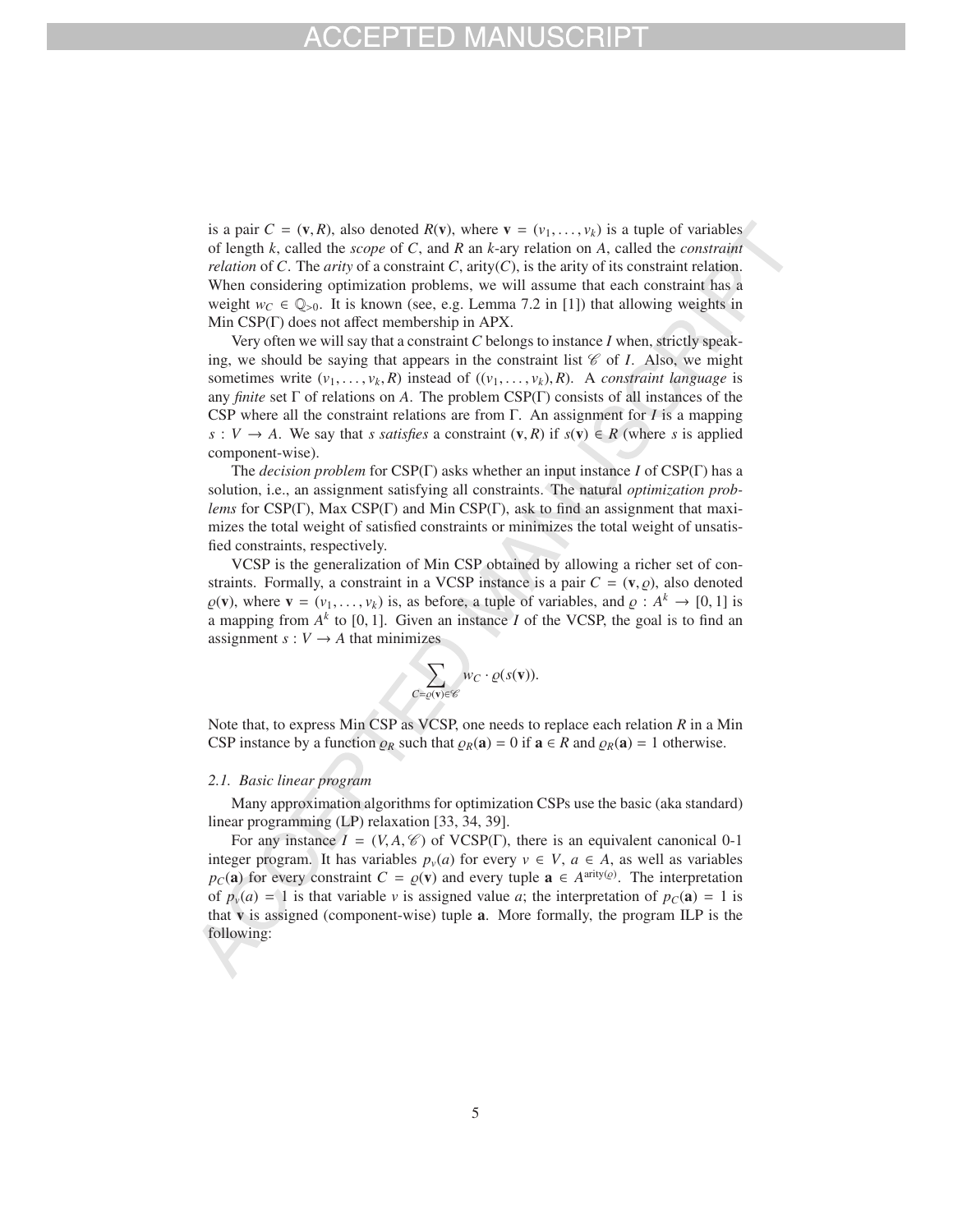minimize: 
$$
\sum_{C = \varrho(\mathbf{v}) \in \mathscr{C}, \mathbf{a} \in A^{\text{arity}}\varrho} w_C \cdot p_C(\mathbf{a}) \cdot \varrho(\mathbf{a})
$$
  
subject to:  

$$
p_{\nu}(A) = 1 \qquad \text{for } \nu \in V; \quad (1)
$$

$$
p_C(A^{j-1} \times \{a\} \times A^{\text{arity}(C)-j}) = p_{\mathbf{v}_j}(a) \qquad \text{for } C = (\mathbf{v}, R) \in \mathscr{C}, \quad (2)
$$

$$
1 \le j \le \text{arity}(C), a \in A.
$$

Here, for every  $v \in V$  and  $S \subseteq A$ ,  $p_v(S)$  is a shorthand for  $\sum_{a \in S} p_v(a)$  and for every *C* and every  $T \subseteq A^{\text{arity}}(C)$ ,  $p_C(T)$  is a shorthand for  $\sum_{\mathbf{a} \in T} p_C(\mathbf{a})$ .

If we relax this ILP by allowing the variables to take values in the range  $[0, 1]$ instead of {0, 1}, we obtain the *basic linear programming relaxation* for *I*, which we denote by BLP(*I*). As Γ is fixed, an optimal solution to BLP(*I*) can be computed in time polynomial in |*I*|.

For an instance *I* of VCSP(Γ), we denote by Opt(*I*) the value of an optimal solution to *I*, and by  $Opt_{\mathsf{LP}}(I)$  the value of an optimal solution to  $BLP(I)$ .

For any finite set *X*, we shall denote by  $\Delta(X)$  the set of all probability distributions on *X*. Furthemore, for any  $n \in \mathbb{N}$ , we shall denote by  $\Delta_n(X)$  the subset of  $\Delta(X)$  consisting of all  $q \in \Delta(X)$  such that  $q(x) \cdot n$  is an integer for every  $x \in X$ . To simplify notation we shall write  $\Delta_n$  and  $\Delta$  as a shorthand of  $\Delta_n(A)$  and  $\Delta(A)$  respectively. If  $p \in \Delta(A^r)$ and  $p_1, \ldots, p_r \in \Delta(A)$  will say that *the marginals of p are*  $p_1, \ldots, p_r$  to indicate that for every  $1 \le i \le r$ , and every  $a \in A$ ,  $p(A^{i-1} \times \{a\} \times A^{r-i}) = p_i(a)$ .

Restriction (1) of BLP(*I*) expresses the fact that, for each  $v \in V$ ,  $p_v \in \Delta(A)$ . Also, (1) and (2) together express the fact that, for each constraint  $C = \rho(\mathbf{v})$ , of arity k, we have  $p_C \in \Delta(A^k)$  and that the marginals of the  $p_C$  distribution are consistent with the  $p<sub>v</sub>$  distributions.

Recall that the *integrality gap* of BLP for VCSP(Γ) is defined as

$$
\sup_{I} \frac{\text{Opt}(I)}{\text{Opt}_{\text{LP}}(I)}
$$

where the supremum is taken over all instances *I* of VCSP(Γ). In particular, if the integrality gap is finite, then  $Opt(I) = 0$  whenever  $Opt_{LP}(I) = 0$ .

Recall that eq<sub>A</sub> denotes the binary equality relation. In the following theorem, eq<sub>A</sub> will also denote the binary function on *A* such that eq<sub>A</sub>(*x*, *y*) is equal to 0 if  $x = y$  and equal to 1 otherwise. This will not cause any confusion.

**Theorem 1** ([20]). Let  $\Gamma$  *be a constraint language such that*  $eq_A \in \Gamma$  *and let*  $\alpha_{gap}$  *be the integality gap of BLP for* VCSP(Γ). *For every real number*  $\beta < \alpha_{\text{gap}}$ *, it is NP-hard to approximate* VCSP(Γ) *to within a factor* β *unless the UGC is false. In particular, if the integrality gap is infinite then there is no constant-factor approximation algorithm for* VCSP(Γ) *unless the UGC is false.*

The setting in [20] assumes that each variable in an instance comes with its own list of allowed images (i.e. a subset of *A*), but this assumption is not essential in their reduction from the UGC.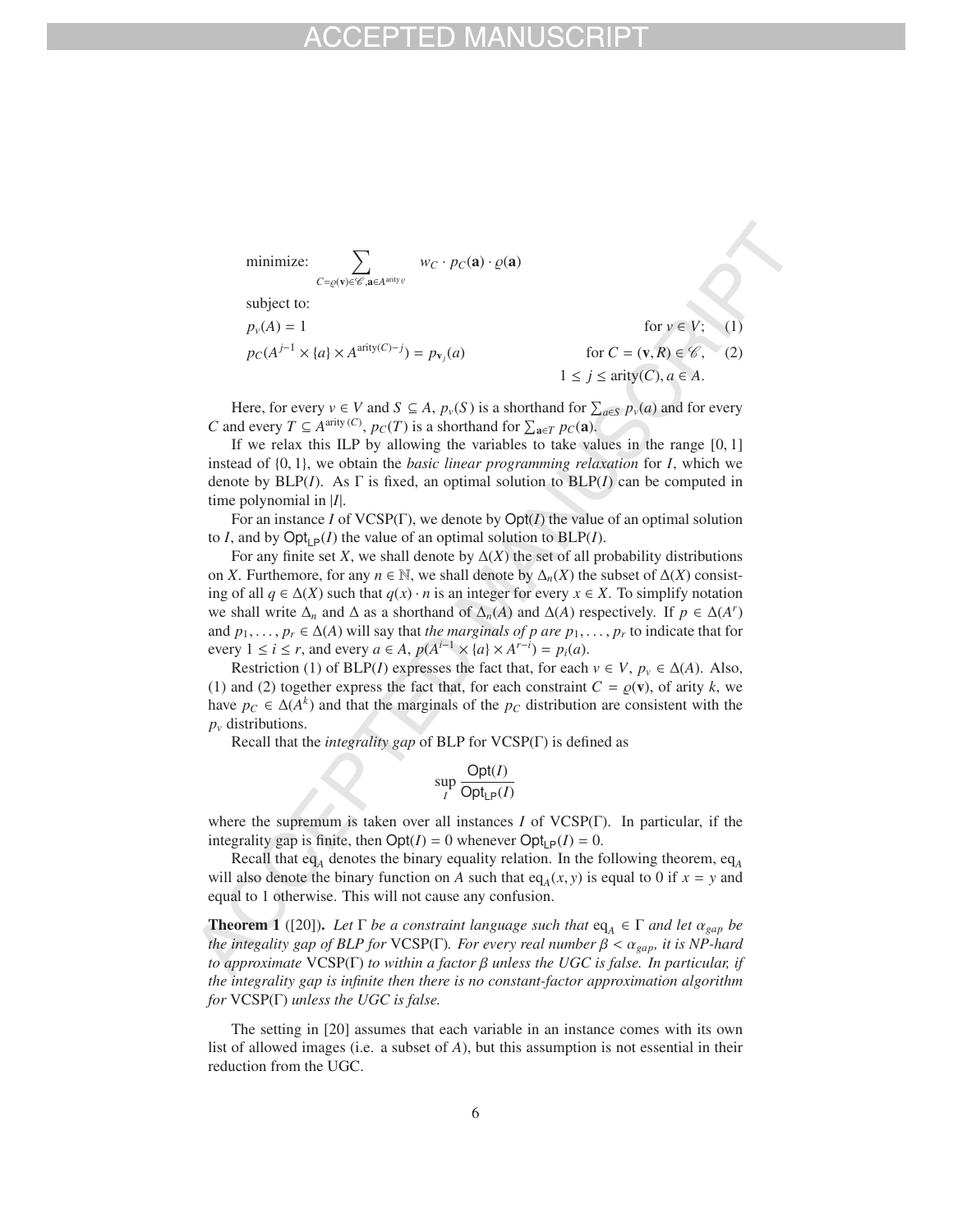### *2.2. Algebra*

Most of the terminology introduced in this section is standard. See [6, 40] for more detail about the algebraic approach to the CSP. An *n*-ary *operation* on *A* is a map  $f: A^n \to A$ . Let us now define several types of operations that will be used in this paper. We usually define operations by identities, i.e. by equations where all variables are assumed to be universally quantified.

- An operation *f* is *idempotent* if it satisfies the identity  $f(x, \ldots, x) = x$ .
- An operation *f* is *symmetric* if  $f(x_1, \ldots, x_n) = f(x_{\pi(1)}, \ldots, x_{\pi(n)})$  for each permutation  $\pi$  on  $\{1, \ldots, n\}$ .

Thus, a symmetric operation is one that depends only on the multiset of its arguments. Since there is an obvious one-to-one correspondence between  $\Delta_n(A)$  and multisets of size *n*, *n*-ary symmetric operations on *A* can be naturally identified with functions from  $\Delta_n(A)$  to A.

- An *n*-ary operation *f* on *A* is *totally symmetric* if  $f(x_1,...,x_n) = f(y_1,..., y_n)$ whenever  $\{x_1, ..., x_n\} = \{y_1, ..., y_n\}.$
- An *n*-ary ( $n \geq 3$ ) operation *f* on *A* is called an NU (near-unanimity) operation if it satisfies the identities

$$
f(y, x, x..., x, x) = f(x, y, x... x, x) = \dots = f(x, x, x... x, y) = x.
$$

An *n*-ary operation *f* on *A preserves* (or is a *polymorphism* of) a *k*-ary relation *R* on *A* if for every *n* (not necessarily distinct) tuples  $(a_1^i, \ldots, a_k^i) \in R$ ,  $1 \le i \le n$ , the tuple

$$
(f(a_1^1, \ldots, a_1^n), \ldots, f(a_k^1, \ldots, a_k^n))
$$

belongs to *R* as well. Given a set Γ of relations on *A*, we denote by Pol(Γ) the set of all operations *f* such that *f* preserves each relation in Γ. If  $f \in Pol(\Gamma)$  then Γ is said to be *invariant* under f. If R is a relation we might freely write  $Pol(R)$  to denote  $Pol({R})$ .

**Example 1.** Let  $A = \{0, 1\}$ .

- 1. It is well known and easy to check that, for each  $n \geq 1$ , the *n*-ary (totally symmetric) operation  $f_n(x_1,...,x_n) = \bigwedge_{i=1}^n x_i$  is a polymorphism of 3-HORN.
- 2. It is well known and easy to check that, for each  $k \geq 2$ , constraint language *k* -IHBS, as defined in Section 1, has polymorphism *x* ∧(*y*∨*z*), but the operation  $x \vee y$  is not a polymorphism of *k* -IHBS.

In general, it is well known that the set Pol(Γ) of any constraint language  $\Gamma$  is a clone, which means that it contains all projections (i.e. operations of the form  $p_n^i(x_1,...,x_n) = x_i$  and is closed under composition. The latter condition is spelled out as follows: if  $f, g_1, \ldots, g_n$  are polymorphisms of  $\Gamma$  where  $f$  is *n*-ary and  $g_1, \ldots, g_n$  are *m*-ary then the *m*-ary operation  $h(x_1, \ldots, x_m) = f(g_1(x_1, \ldots, x_m), \ldots, g_n(x_1, \ldots, x_m))$  is also a polymorphism of Γ.

The complexity of constant-factor approximation for Min CSP(Γ) is completely determined by  $Pol(\Gamma)$ , as the next theorem indicates.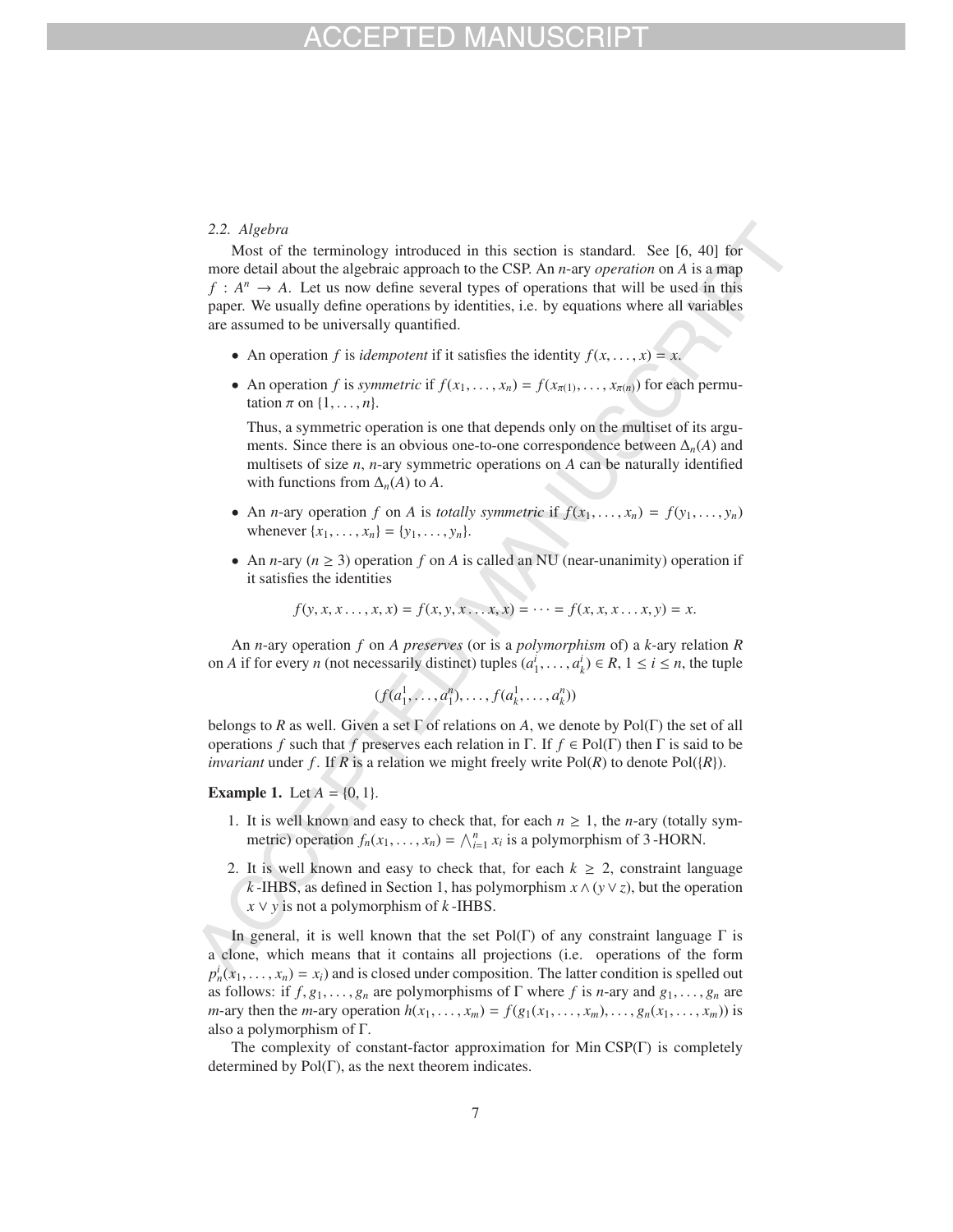**Theorem 2** ([33]). *Let*  $\Gamma$  *and*  $\Gamma'$  *be constraint languages on A such that*  $Pol(\Gamma) \subseteq$ Pol(Γ )*. Assume, in addition, that* Γ *contains the equality relation* eq*A. Then, if* Min CSP(Γ) *has a constant-factor approximation algorithm then so does* Min CSP(Γ )*.*

We say that BLP *decides* CSP(Γ) if, for any instance *I* of CSP(Γ), *I* is satisfiable whenever  $\text{Opt}_{\text{LP}}(I) = 0$ .

Theorem 3 ([39]). *For any* Γ*, the following are equivalent:*

- *1.* BLP *decides* CSP(Γ)*,*
- *2.* Γ *has symmetric polymorphisms of all arities.*

Note that symmetric polymorphisms provide a natural rounding for BLP(*I*), as follows. Let *s* be an optimal solution to BLP(*I*) in which all variables are assigned rational numbers such that, for some  $n \in \mathbb{N}$ ,  $p_{\nu} \in \Delta_n(A)$  for each variable  $\nu$  in *I* and  $p_C \in \Delta_n(A^{arity(C)})$  for each constraint *C* in *I*. Then each *v* can be assigned the element  $f(p_v)$  where *f* is any fixed *n*-ary symmetric polymorphism of Γ. It is not hard to check (or see [39]) that if  $\text{Opt}_{\mathbf{P}}(I) = 0$  then this assignment will satisfy all constraints in *I*.

It was claimed in [39] that the conditions in Theorem 3 are also equivalent to the condition of having totally symmetric polymorphisms of all arities, but a flaw was later discovered in the proof of this claim, and indeed a counterexample (see Section 3.4) was found in [44] (Example 99).

### 3. Results

We will first formally state our main results and then go into detailed proofs.

### *3.1. Formal statements of main results*

For any function  $\rho : A^k \to [0, 1]$ , let  $R_\rho$  denote the *k*-ary relation  $R_\rho = {\mathbf{a} \mid \rho(\mathbf{a}) = 0}$ .

**Theorem 4.** Let  $\Gamma_1$  be a valued constraint language and let  $\Gamma_2 = \{R_o \mid \varrho \in \Gamma_1\}$ . Then  $VCSP(\Gamma_1)$  *is in APX if and only if* Min  $CSP(\Gamma_2)$  *is in APX*.

Hence, for every valued constraint language there is an equivalent (relational) constraint language. Due to this reduction, we can freely focus on Min CSPs. Regarding Min CSPs, we will formulate most of our results for constraint languages  $\Gamma$  that contain the equality relation eq<sub>A</sub>. We make this restriction because some of the reductions in this paper and some papers that we use are currently known to work only with this restriction. We conjecture that this restriction is not essential, that is, for any Γ, Min CSP(Γ) admits a constant-factor approximation algorithm if and only if Min CSP( $\Gamma \cup \{eq_A\}$ ) does so (though the optimal constants may differ).

As mentioned before, for any  $\Gamma$ , CSP( $\Gamma$ ) admits a robust algorithm with linear loss if and only if Min CSP(Γ) has a constant-factor approximation algorithm. For constraint languages  $\Gamma$  containing the equality relation eq<sub>A</sub>, it follows from results in Section 3 of [33] that a complete characterisation of constant-factor approximability of Min CSP reduces to the case when  $\Gamma$  contains all unary singletons, i.e., relations  $\{a\}$ ,  $a \in A$ .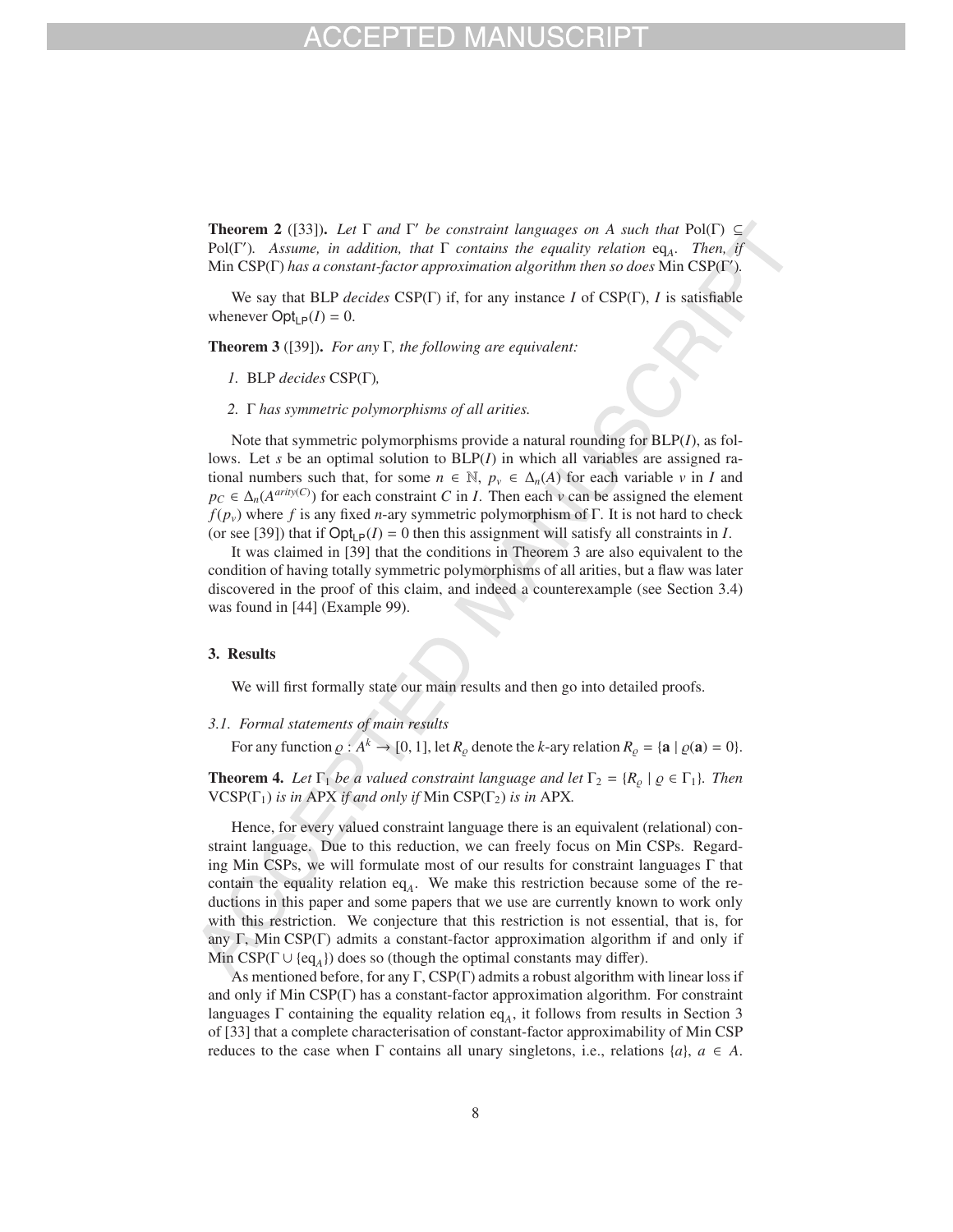Hence, some statements in the paper will (explicitly) assume this condition. Note that this condition implies that all polymorphisms of Γ are idempotent.

Theorem 1 provides evidence, in terms of integrality gap, that the BLP is optimal to design constant-factor approximation algorithms for Min CSP(Γ). Our main result is a characterization of problems Min CSP(Γ) for which BLP has a finite integrality gap.

For  $p, q \in \Delta$ , let dist $(p, q) = \max_{a \in A} |p(a) - q(a)|$ . For a tuple  $\mathbf{a} \in A^n$ , let  $d_{\mathbf{a}} \in \Delta_n$  be such that each element  $x \in A$  appears in **a** exactly  $n \cdot d_a(x)$  times. For tuples  $a, b \in A^n$ , define dist( $\bf{a}, \bf{b}$ ) = dist( $d_{\bf{a}}, d_{\bf{b}}$ ). An *n*-ary *fractional operation*  $\phi$  on *A* is any probability distribution on the set of *n*-ary operations on *A*. For every real number  $c \ge 0$ , call  $\phi$ *c*-Lipschitz<sup>1</sup> if its support consists of symmetric operations and, for all  $\mathbf{a}, \mathbf{b} \in A^n$ , we have  $Pr_{g \sim \phi}\{g(\mathbf{a}) \neq g(\mathbf{b})\} \leq c \cdot \text{dist}(\mathbf{a}, \mathbf{b}).$ 

Theorem 5. *For any* Γ *containing* eq<sub>A</sub>, the following are equivalent:

- *1. The integrality gap of BLP for* Min CSP(Γ) *is finite.*
- *2. There is c* ≥ 0 *such that, for each n* ∈  $\mathbb N$ *, there is an n-ary c-Lipschitz fractional operation* φ*<sup>n</sup> on A whose support consists of symmetric polymorphisms of* Γ*.*

We now give an example of how Theorem 5 can be applied to prove negative results. Recall Example 1. It is known and not hard to check that the operation  $f_n$  is the only *n*-ary symmetric polymorphism of 3 -HORN. It follows that there is only one fractional operation of arity  $n$ ,  $\phi_n$ , whose support consists of symmetric polymorphisms and that Pr<sub>*g*∼ $\phi_n$ </sub>{*g*(**a**) ≠ *g*(**b**)} = 1 if we choose **a** = (1, 1, ..., 1) and **b** = (0, 1, ..., 1). Since dist(**a**, **b**) =  $1/n$ , it follows that there is no constant  $c \ge 0$  satisfying condition (2) of Theorem 5, and hence the integrality gap of BLP for Min CSP(3 -HORN) is infinite (and constant-factor approximation for Min CSP(3 -HORN) is UG-hard).

On the algorithmic side, any sequence  $\phi_n$ ,  $n \in \mathbb{N}$ , satisfying condition (2) of Theorem 5 can be used to obtain a (possibly efficient) randomized rounding procedure for BLP, as follows. As we explained after Theorem 3, if one has an optimal rational solution to BLP(*I*), one can use a symmetric operation of appropriate arity *n* to round this solution to obtain a solution for *I*. If the symmetric operation is drawn from a *c*-Lipschitz distribution φ*<sup>n</sup>* on *n*-ary symmetric polymorphisms (such as in Theorem 5) then this procedure is a randomized constant-factor approximation algorithm for Min CSP(Γ) (this follows from the proof of direction (2)  $\Rightarrow$  (1) of Theorem 5). However it is not entirely clear how to efficiently sample from  $\phi_n$ . In Subsection 3.4, we give two examples - a class of constraint languages and one specific language with sequences of Lipschitz distributions that are nice enough to admit efficiently sampling. The first of these examples, given in Theorem 6, covers (in a specific sense - see discussion in Subsection 3.4) all problems Min CSP(Γ) that were previously known to belong to APX, but are not efficiently solvable to optimality.

Theorem 6. *Let A consist of subsets of a set and suppose that A is closed under intersection* ∩ *and union* ∪*. If a constraint language* Γ *on A has polymorphism x* ∩ (*y* ∪ *z*) *then* Min CSP(Γ) *has a constant-factor approximation algorithm.*

<sup>&</sup>lt;sup>1</sup>In the conference version we used the terminology *stable* instead of *Lipschitz*.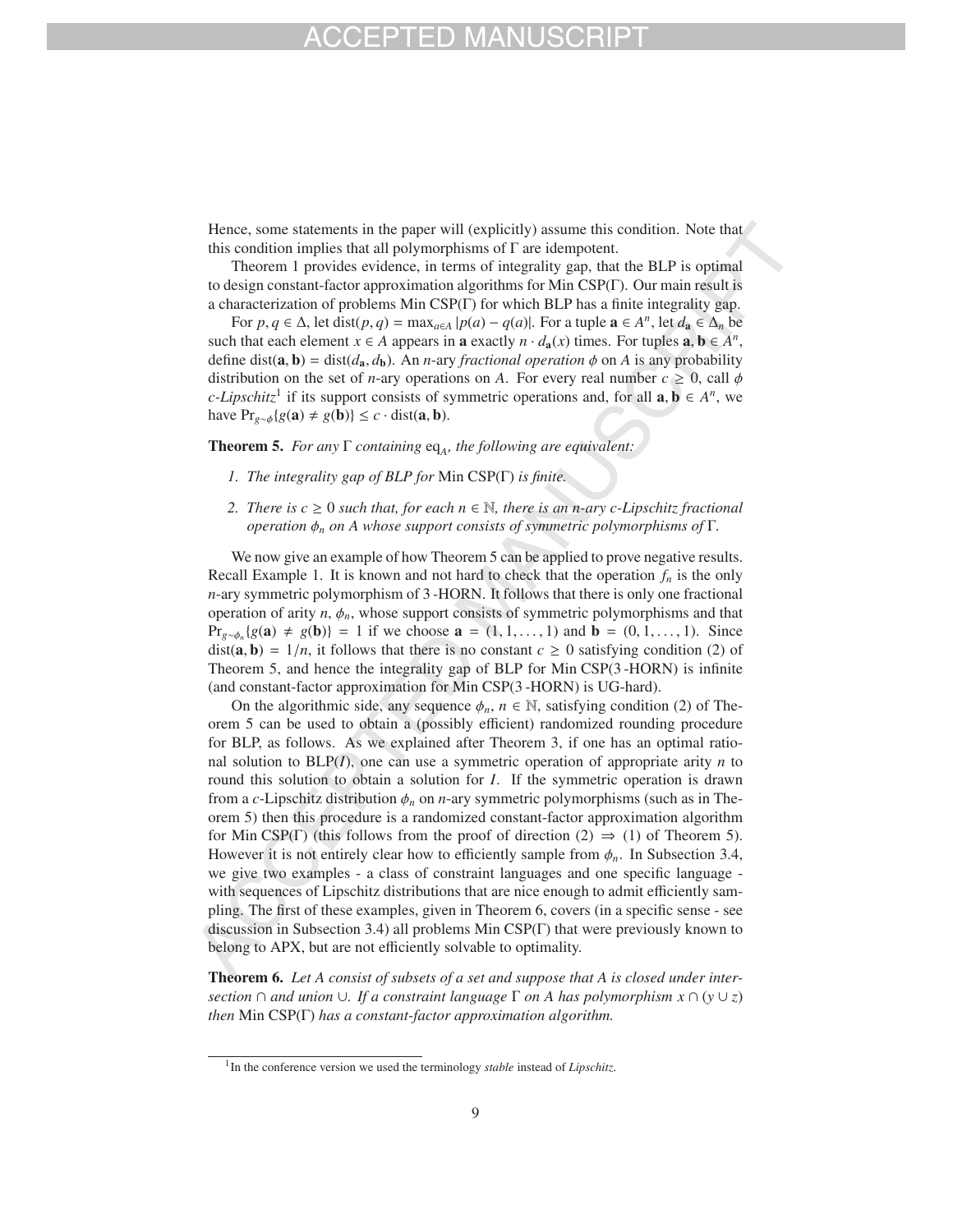Our last result strengthens UG-hardness to NP-hardness for a class of Min CSPs. A near-unanimity polymorphism (see definition in Subsection 2.2) is a type of polymorphism well known in the algebraic theory of CSP [43, 40, 7], and its presence is implied by the existence of those Lipschitz distributions (see Subsection 3.5). We show Min CSP(Γ) is NP-hard to constant-factor approximate if Γ has no near-unanimity polymorphism.

Theorem 7. *Let* Γ *be a constraint language containing* eq*<sup>A</sup> and all unary singleton relations. If* Min CSP(Γ) *admits a constant-factor approximation algorithm then* Γ *has an NU polymorphism, unless* P = NP*.*

It is well known and easy to check that 3 -HORN has no NU polymorphism of any arity, so, by Theorem 7, Min CSP(3 -HORN) is NP-hard to constant-factor approximate.

### *3.2. Reduction from VCSP to Min CSP*

*Proof.* (of Theorem 4). We can assume that some function in  $\Gamma_1$  takes a positive value, since otherwise both problems are trivial. Let  $m > 0$  denote the minimal positive value taken by any function in  $\Gamma_1$ . Note, that there is a natural one-to-one correspondence between instances in  $VCSP(\Gamma_1)$  and instances in Min  $CSP(\Gamma_2)$ , namely, every instance  $I_1 = (V, A, C)$  in VCSP(Γ<sub>1</sub>) is associated to the instance  $I_2$  in Min CSP(Γ<sub>2</sub>), obtained by replacing every constraint  $(v, R_{\rho})$  in  $I_1$  by  $\rho(v)$ . The theorem follows from the observation that the values every assignment  $s : V \to A$  in  $I_1$  and  $I_2$  are within a multiplicative factor of each other. More precisely, if  $v_1$  and  $v_2$  are the values of assignment *s* for intances  $I_1$  and  $I_2$  respectively, then

$$
v_1 \le v_2 \le \frac{v_1}{m}.
$$

 $\Box$ 

### *3.3. Finite integrality gaps*

In this subsection we prove Theorem 5. We need a few definitions and intermediate results.

Let *I* be any weighted instance in Min CSP(Γ) with variable set *V*. A *fractional assignment* for *I* is any probability distribution,  $\phi$ , on the set of assignments for *I*. For a real number  $c \geq 1$ , we say that a fractional assignment  $\phi$  for *I* is *c-bounded* if, for every constraint  $C = (v_1, \ldots, v_r, R)$  in *I*,

$$
\Pr_{g \sim \phi} \{ g(v_1), \dots, g(v_r) \} \notin R \} \le c \cdot (1 - w_C)
$$

where  $w_C$  is the weight in *I* of constraint *C*. We will apply it only to instances where  $w_C \in [0, 1].$ 

For every relation  $R \in \Gamma$  of arity, say r, and every  $p_1, \ldots, p_r \in \Delta$  we define  $\log(p_1, \ldots, p_r, R) \in [0, 1]$  to be min<sub>p</sub>(1 – *p*(*R*)) where *p* ranges over all the probability distributions on  $A^r$  with marginals  $p_1, \ldots, p_r$ .

In a technical sense, the function loss 'encodes' the contribution of each constraint in optimal solutions of BLP. This is formalized in the following observation.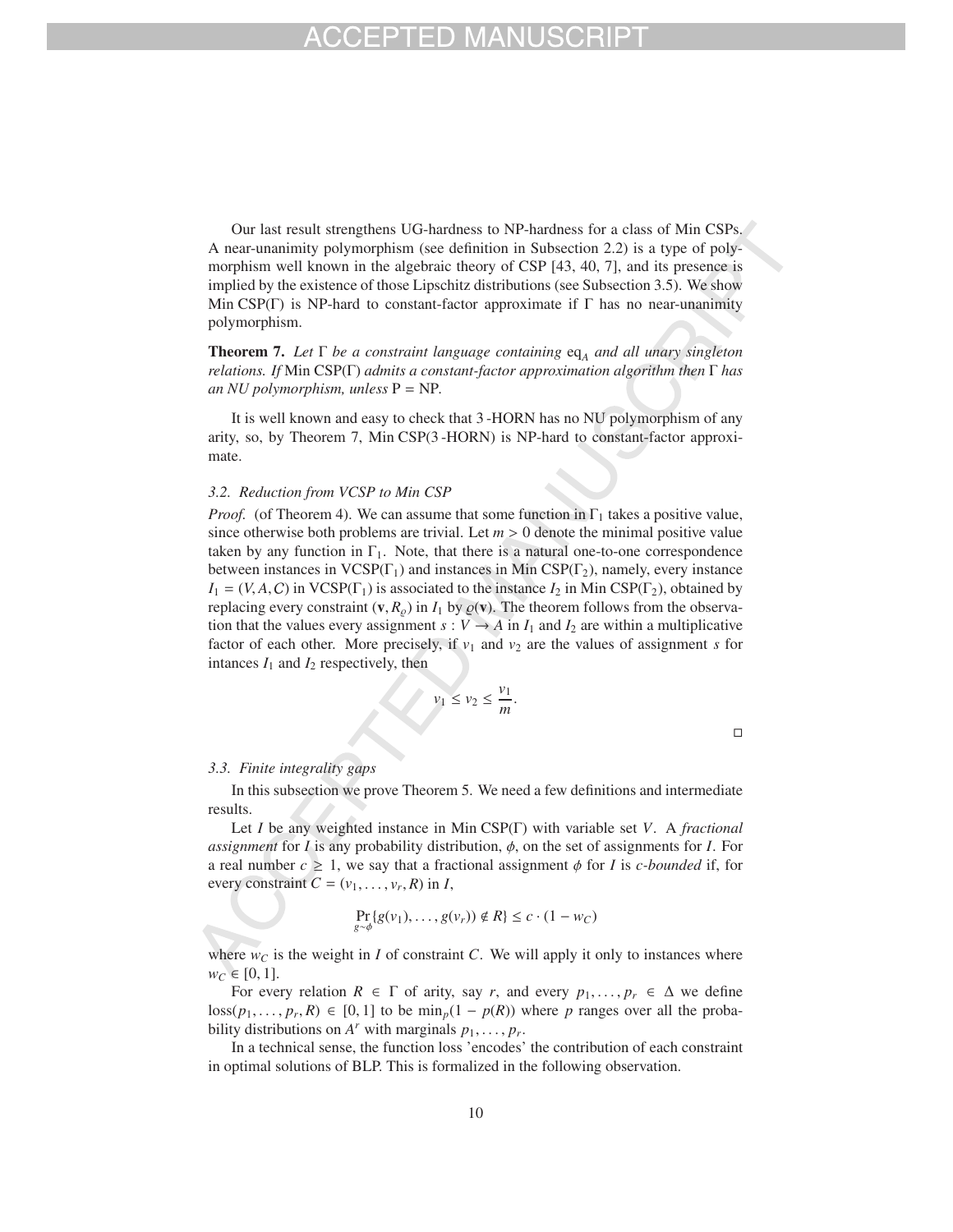**Observation 1.** Let I be any instance of Min CSP(Γ) and let  $C = (v_1, \ldots, v_r, R)$  be any *of its constraints. Then*  $1 - p_C(R) = \text{loss}(p_{v_1}, \ldots, p_{v_r}, R)$  *holds in any optimal solution of* BLP(*I*)*.*

For every  $n \in \mathbb{N}$ , the *n*-th *universal instance* for  $\Gamma$ ,  $U_n(\Gamma)$ , is the instance with variable set  $\Delta_n$  containing for every relation *R* of arity, say *r*, in Γ, and every  $p_1, \ldots, p_r \in$  $\Delta_n$ , constraint  $(p_1, \ldots, p_r, R)$  with weight  $1 - \text{loss}(p_1, \ldots, p_r, R)$ . We write simply  $U_n$ if  $\Gamma$  is clear from the context.

The following is a variant of Farkas' lemma that we will use in our proofs.

**Lemma 1.** *(Farkas' Lemma) Let M be a m*  $\times$  *n matrix, b*  $\in \mathbb{R}^m$ *. Then exactly one of the following two statements is true:*

- *1. There is an*  $x \in (\mathbb{R}_{\geq 0})^n$  *with*  $||x||_1 = 1$  *(* $||x||_1$  *denotes the* 1*-norm of x) such that*  $Mx \leq b$ .
- *2. There is a y* ∈  $(\mathbb{R}_{\geq 0})^m$  *with*  $||y||_1 = 1$  *such that*  $y^Tb < y^T M$  (*i.e. each coordinate of*  $y^T M$  *is strictly greater than*  $y^T b$ *).*

*Proof.* Condition (1) is equivalent to the existence of  $x \in (\mathbb{R}_{\geq 0})^n$  such that  $M'x \leq b'$ where  $M'$  and  $b'$  are obtained by adding two extra rows to  $M$  and  $b$  expressing that that  $\sum_{1 \leq i \leq n} x_i \leq 1$  and  $\sum_{1 \leq i \leq n} -x_i \leq -1$ . It then follows from Corollary 7.1f in [45] that the negation of condition (1) is equivalent to the existence of a vector  $z \in (\mathbb{R}_{\geq 0})^{(m+2)}$ satisfying  $z^T M' \ge 0$  and  $z^T b' < 0$ . It is easy to see that this is equivalent to condition  $\Box$   $\Box$ 

Theorem 5 follows directly from Lemmas 2 and 3 below.

**Lemma 2.** *For every constraint language*  $\Gamma$  *and*  $c \geq 1$ *, the following are equivalent:* 

- *1. The integrality gap of BLP for* Min CSP(Γ) *is at most c.*
- 2. For each  $n ∈ ℕ$ , there is a c-bounded fractional assignment for  $U_n$ .

*Proof.* This proof is an adaptation of the proof of Theorem 1 in [42], and it also works for valued CSPs.

 $(2 \Rightarrow 1)$  Let  $I = (V, A, \mathcal{C})$  be any instance of Min CSP(Γ), and let  $p_v(v \in V)$ ,  $p_C(C \in \mathscr{C})$  by any optimal solution of BLP(*I*). We can assume that there exists  $n \in \mathbb{N}$ such that  $p_v \in \Delta_n$  for every  $v \in V$ . For every assignment *g* for  $U_n$ , let  $s_g$  be the assignment for *I* defined as  $s_g(v) = g(p_v)$ ,  $v \in V$ .

Since (2) holds, it follows from Observation 1 and the definition of *c*-boundedness that, for every constraint  $C = (v_1, \ldots, v_r, R)$  in *I*, we have

$$
\Pr_{g \sim \phi} \{ (s_g(v_1), \dots, s_g(v_r)) \notin R \} \le c \cdot (1 - p_C(R))
$$

It follows that the expected value of  $s_g$  is at most  $c \cdot \text{Opt}_{\text{LP}}(I)$ . Consequently, there exists some  $s_g$  with value at most  $c \cdot \text{Opt}_{\text{LP}}(I)$ .

 $(1 \Rightarrow 2)$  We shall prove the contrapositive. Assume that for some  $n \in \mathbb{N}$ , there is no *c*-bounded fractional assignment for  $U_n$ . We shall write a system of linear inequalities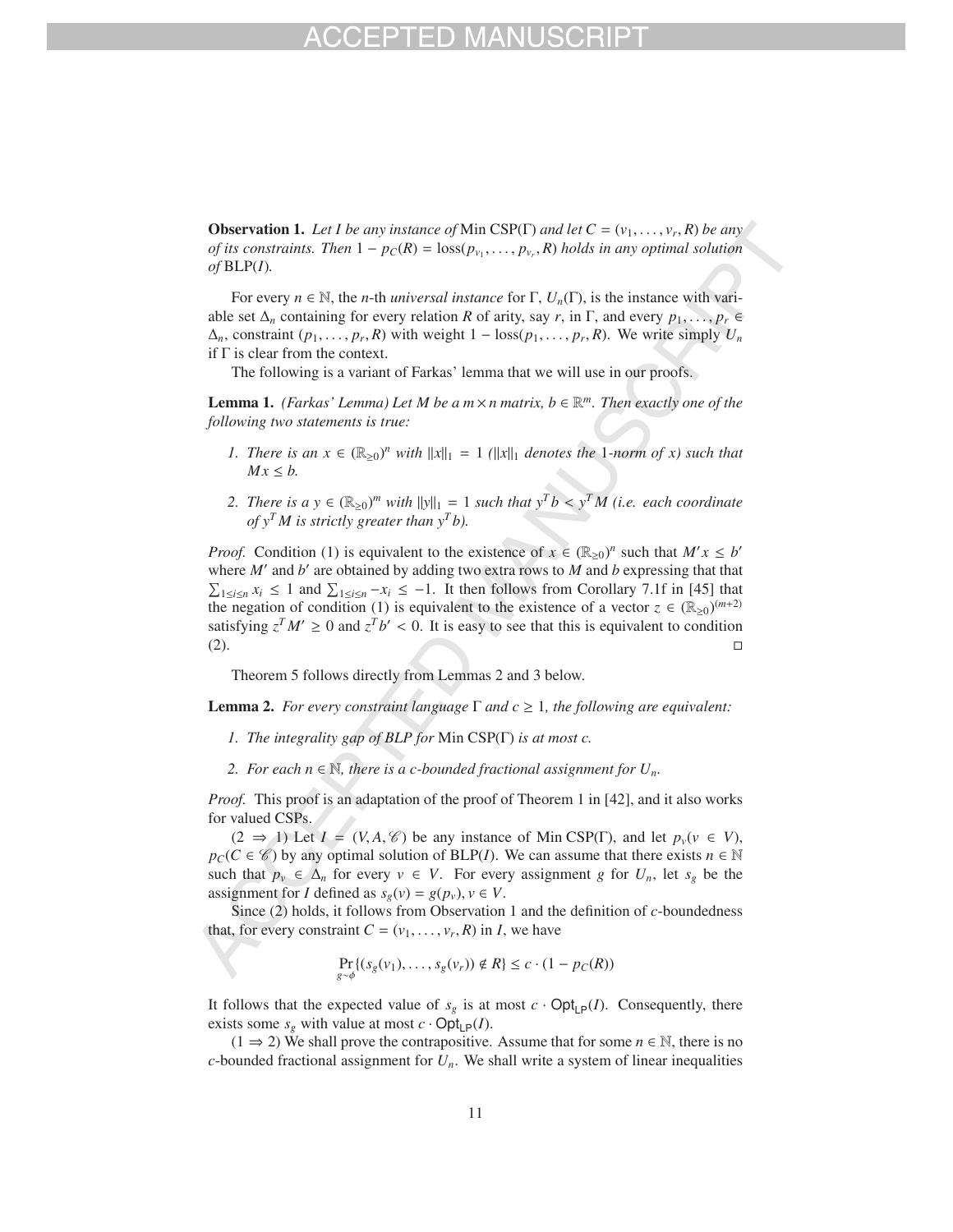that expresses the existence of a  $c$ -bounded fractional assignment for  $U_n$  and then apply Lemma 1 to this system. To this end, we introduce a variable  $x<sub>g</sub>$  for every assignment *g* for  $U_n$ . The system contains, for every constraint  $C = (p_1, \ldots, p_r, R)$  in  $U_n$ , the inequality:

$$
\sum_{g \in G_n} x_g \cdot \mathbf{1}[(g(p_1), \ldots, g(p_r)) \notin R] \leq c \cdot \text{loss}(C)
$$

where  $G_n$  is the set of all assignments for  $U_n$  and  $\mathbf{1}[(g(p_1),...,g(p_r)) \notin R]$  is 1 if  $g(p_1), \ldots, g(p_r) \notin R$  and 0 otherwise. Note that the system does not include equations for  $x_g \ge 0$  and  $\sum_{g \in G_n} x_g = 1$  since this is already built-in in the version of Farkas' lemma that we use.

Since there is no *c*-bounded fractional assignment for  $U_n$  it follows from Farkas' Lemma that the system containing for every  $g \in G_n$  inequality

$$
\sum_{C=(p_1,\ldots,p_r,R)\in U_n} y_C \cdot c \cdot \text{loss}(C) < \sum_{C=R(p_1,\ldots,p_r,R)\in U_n} y_C \cdot \mathbf{1}[(g(p_1),\ldots,g(p_r)) \notin R] \tag{3}
$$

has a solution where every variable  $y_c$  takes non-negative values and it holds that  $\sum_{C} y_C = 1$ . We can also assume the value of every variable in the solution is rational, since so are all the coefficients in the system.

Now consider instance  $I = (V, A, \mathcal{C})$  where  $V = \Delta_n$  and  $\mathcal{C}$  contains, for every relation  $R \in \Gamma$  of arity, say *r*, and every  $p_1, \ldots, p_r \in \Delta_n$ , constraint  $C = (v_1, \ldots, v_r, R)$ with weight  $y_C$ .

We shall construct a solution  $p_v(v \in \Delta_n)$ ,  $p_C(C \in \mathcal{C})$  of BLP(*I*). For every  $v \in \Delta_n$ , set  $p_v$  to *v* (note that *v* is a distribution on *A*). For every  $C \in \mathscr{C}$  set  $p_C$  to the distribution *q* with  $1 - q(C) = \text{loss}(C)$ . Hence, the objective value of the solution of BLP(*I*) thus constructed is  $\sum_{C \in U_n} y_C \cdot \text{loss}(C)$ , which is *c* times smaller than the left side of inequality (3). Furthermore, the total weight of falsified constrains by any assignment *g* for *I* is precisely the right side of inequality (3). It follows that the gap of instance *I* is larger than  $c$ .

For every set *X*, one can associate to every  $p \in \Delta_n(X)$  the multiset  $p'$  such every element *x*  $\in$  *X* occurs in *p*<sup> $\prime$ </sup> exactly *p*(*x*)  $\cdot$  *n* times. In a similar way, one obtains a oneto-one correspondence between the assignments (resp. fractional assignments) for *Un* and the *n*-ary symmetric operations (resp. fractional operations with support consisting of *n*-ary symmetric operations).

**Lemma 3.** *For every constraint language*  $\Gamma$  *containing the equality relation* eq<sub>A</sub>, the *following are equivalent:*

- *1.* There is  $c \geq 1$ , such that for each  $n \in \mathbb{N}$ , there is a c-bounded fractional assign*ment for*  $U_n(\Gamma)$ *.*
- *2. There is d* ≥ 0 *such that, for each n* ∈  $\mathbb N$ *, there is an n-ary d-Lipschitz fractional operation on A whose support consists of symmetric polymorphisms of* Γ*.*

*Proof.* In this proof it is convenient to distinguish formally between a distribution *y* (resp. assignment, fractional assignment) and its associated multiset *y* (resp. operation,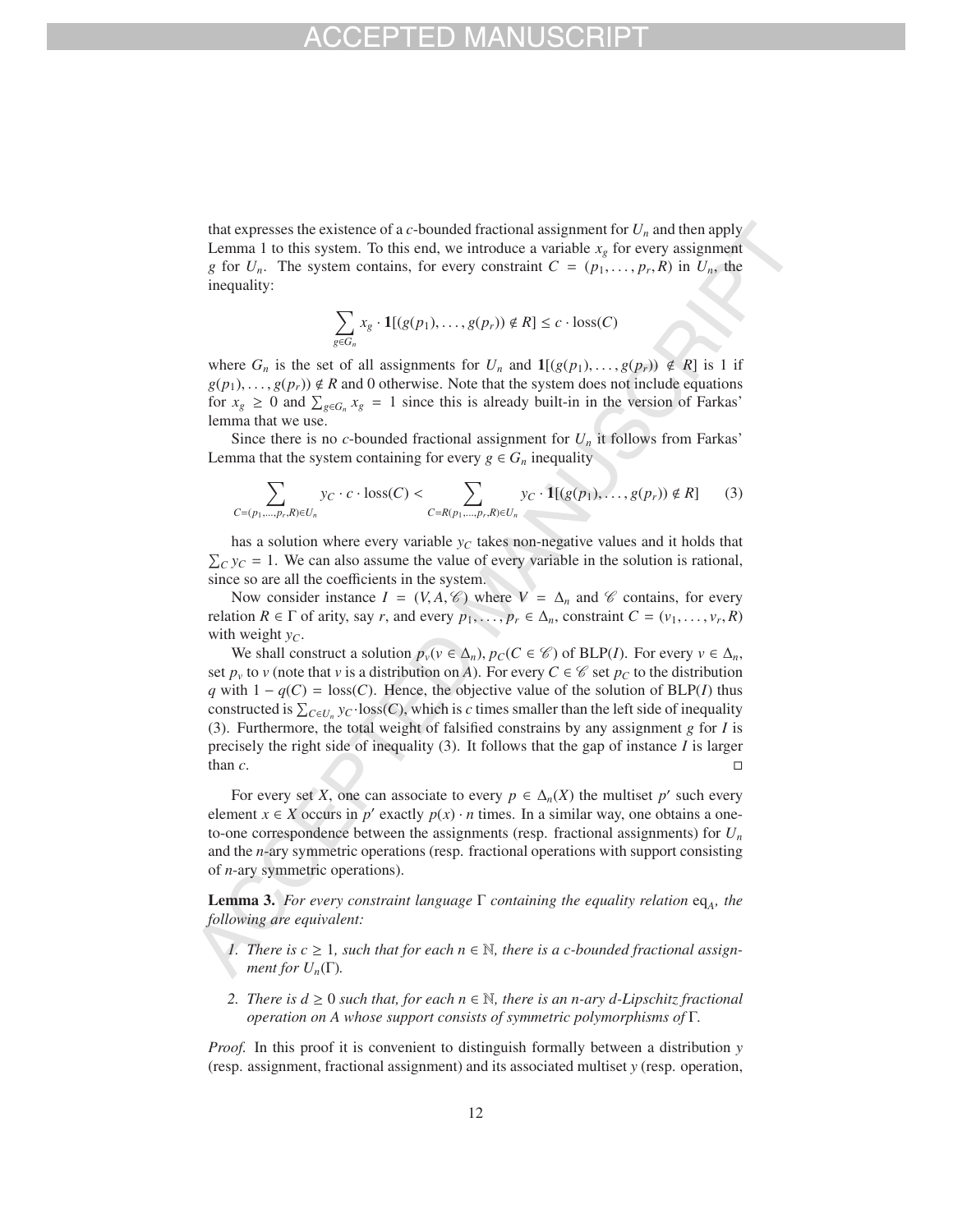fractional operation) that, whenever *X* and *n* are clear from the context, we shall denote by *y* . The following observation will be useful.

**Observation 2.** *For any assignment g for*  $U_n$  *and any distribution*  $p \in \Delta_n(A^r)$  *we have that*  $(g(p_1),..., g(p_r)) = g'(p')$  *where*  $p_1,..., p_r \in \Delta_n(A)$  *are the marginals of* p *and g* (*p* ) *denotes the r-ary tuple obtained by applying the symmetric n-ary operation g (corresponding to g) to the n tuples in p component-wise.*

 $(1) \Rightarrow (2)$  Assume that  $\phi$  is a *c*-bounded fractional assignment for  $U_n$ . We claim that for every mapping *g* in the support of  $φ$ , *g'* is, in fact, a polymorphism of Γ. Indeed, let *R* be any relation of arity, say *r*, in Γ, let  $t_1, \ldots, t_n \in R$ . We want to show that  $g'(t_1, \ldots, t_n) \in R$  where  $g'(t_1, \ldots, t_n)$  denotes the *r*-ary tuple obtained by applying  $g'$  to  $t_1, \ldots, t_n$  component-wise.

Let  $p \in \Delta_n(A^r)$  be the distribution associated to multiset  $p' = [t_1, \ldots, t_n]$  and consider constraint  $C = (p_1, \ldots, p_r, R)$  on  $U_n$  where  $p_1, \ldots, p_r$  are the marginals of *p*. By the choice of *p* we have  $p(R) = 1$ . Since  $\phi$  is *c*-bounded it follows that *Pr*<sub>g∼φ</sub>{(*g*(*p*<sub>1</sub>),...,*g*(*p<sub>r</sub>*)) ∉ *R*} ≤ *c*·loss(*C*) ≤ 1−*p*(*R*) = 0. Hence, (*g*(*p*<sub>1</sub>),...,*g*(*p<sub>r</sub>*)) ∈ *R* for every *g* in the support of  $\phi$ . It follows from Observation 2 that  $g'(t_1,\ldots,t_n)$  =  $(g(p_1), \ldots, g(p_r))$  and we are done.

We have just seen that the support of the fractional  $n$ -ary operation,  $\phi'$ , associated to  $\phi$  consists of polymorphisms of  $\Gamma$ . Since, by definition, the support of  $\phi'$  only contains symmetric operations, in order to complete the proof it suffices to show that  $\phi'$  is  $(c \cdot |A|)$ -Lipschitz.

Let  $p'_1, p'_2 \in A^n$  and consider constraint  $C = (p_1, p_2, \text{eq}_A)$  in  $U_n$  where  $p_1, p_2 \in \Delta_n$ are the distributions associated to  $p'_1$  and  $p'_2$  respectively and eq<sub>A</sub> is the equality relation on *A*. It is not too difficult to find a distribution p on  $A^2$  with marginals  $p_1$  and  $p_2$  such that  $1 - p(\text{eq}_A) \le |A| \cdot \text{dist}(p'_1, p'_2)$ . A concrete example can be obtained as follows. For every  $a \in A$ , let  $a_1 = \max\{p_1(a) - p_2(a), 0\}$ , and  $a_2 = \max\{p_2(a) - p_1(a), 0\}$ . Also, let  $s = \sum_a a_1 = \sum_a a_2$ . Then we define *p* as follows:

$$
p(a,b) = \begin{cases} \min\{p_1(a), p_2(b)\} & \text{if } a = b\\ \frac{a_1 \cdot b_2}{s} & \text{if } a \neq b \end{cases}
$$

It is easy to verify that *p* satisfies the desired conditions. Finally, we have

$$
\Pr_{g' \sim \phi'} \{ g'(p'_1) \neq g'(p'_2) \} = \Pr_{g \sim \phi} \{ (g(p_1), g(p_2)) \notin \text{eq}_A \} \leq c \cdot \text{loss}(C) \leq c \cdot |A| \cdot \text{dist}(p'_1, p'_2).
$$

We note that this is the only part where the condition eq<sub>A</sub>  $\in \Gamma$  is required.

(2)  $\Rightarrow$  (1). For every  $n \in \mathbb{N}$ , let *n'* be a multiple of *n* to be fixed later, let  $\phi'$ be a *d*-Lipschitz fractional operation of arity *n* whose support consists of symmetric polymorphisms of  $\Gamma$ , and let  $\phi$  be its associated fractional assignment for  $U_{n'}$ . We can without loss of generality assume that  $d \geq 1$ . We shall prove later that, for every constraint  $C = (p_1, \ldots, p_r, R)$  in  $U_n$  (note, not in  $U_{n'}$ ), we have

$$
\Pr_{g \sim \phi} \{ (g(p_1), \dots, g(p_r)) \notin R \} \le 2 \cdot r \cdot d \cdot \text{loss}(C) \tag{4}
$$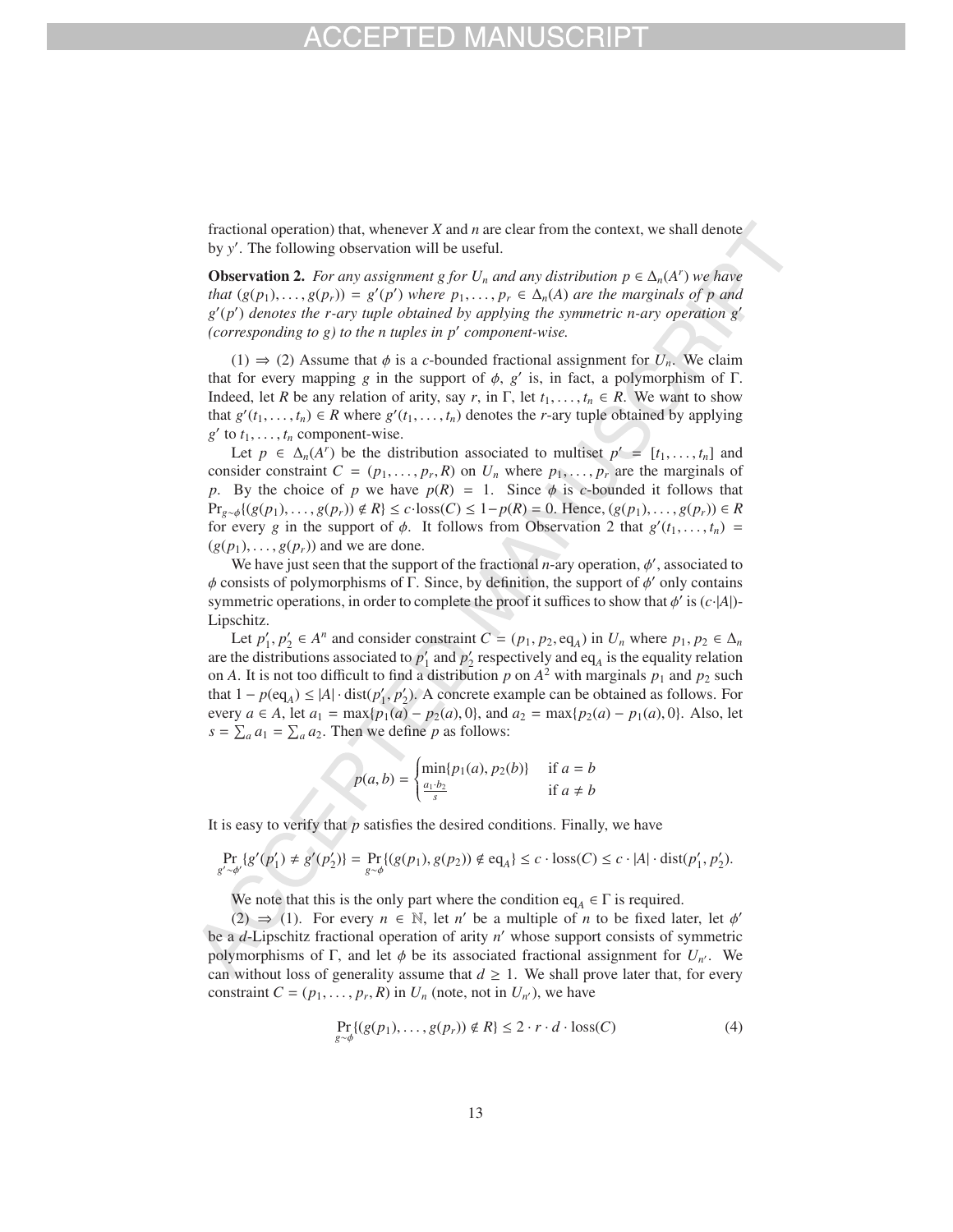Consider now the fractional assignment  $\phi^*$  on  $U_n$  where for every assignment *f* on  $U_n$ ,  $\phi^*(f) = \sum_g \phi(g)$  where *g* ranges over all assignments for  $U_{n'}$  that *extend f* (that is, such that  $f(p) = g(p)$  for every  $p \in \Delta_n$ ). It follows from the definition  $\phi^*$  that

$$
\Pr_{f \sim \phi^*} \{ (f(p_1), \ldots, f(p_r)) \notin R \} = \Pr_{g \sim \phi} \{ (g(p_1), \ldots, g(p_r)) \notin R \}
$$

for every constraint  $(p_1, \ldots, p_r, R)$  in  $U_n$ . This gives a way to construct, for every  $n \in \mathbb{N}$ , a  $(2 \cdot K \cdot d)$ -bounded fractional assignment for  $U_n$  where K is the maximum arity of a relation in Γ.

To finish the proof it only remains to prove inequality (4) for any constraint  $C =$  $(p_1, \ldots, p_r, R)$  in  $U_n$ . Let *p* be a distribution on *A<sup>r</sup>* such that  $1 - p(R) = \text{loss}(C)$  is achieved. We can assume that  $loss(C) \leq 1/2$  since otherwise there is nothing to prove.

Note that we can assume that  $p(t)$  is rational for every  $t \in A^r$ . Let  $q$  be the distribution on *Ar* defined as

$$
q(t) = \begin{cases} p(t)/p(R) & t \in R \\ 0 & t \notin R \end{cases}
$$

Consider constraint  $(q_1, \ldots, q_r, R)$  where  $q_1, \ldots, q_r$  are the marginals of  $q$ . Since the number of constraints in  $U_n$  is finite we can assume that  $n'$  has been picked such that  $q \in \Delta_{n'}(A^r)$ . We claim that  $(g(q_1), \ldots, g(q_r)) \in R$  for any *g* in the support of  $\phi$ . Indeed, if  $q' = [t_1, \ldots, t_{n'}]$  is the multiset of tuples in  $A^r$  associated to q then by Observation  $2(g(q_1),..., g(q_r)) = g'(t_1,...,t_{n'})$  and the latter tuple belongs to *R* because *g'* is a polymorphism of Γ.

We claim that  $dist(p_i, q_i) \leq 2 \cdot loss(C)$  for every  $1 \leq i \leq r$ . By definition, for every *a* ∈ *A*,  $q_i(a) = \sum_{t=(t^1,...,t^r) \in R, t^i = a} p(t)/p(R)$ . Since  $p(R) = 1 - \text{loss}(C)$ , we have

$$
\frac{p_i(a) - \text{loss}(C)}{1 - \text{loss}(C)} = \sum_{i' = a} \frac{p(t)}{p(R)} - \sum_{t \notin R} \frac{p(t)}{p(R)} \le q_i(a) \le \sum_{i' = a} \frac{p(t)}{p(R)} = \frac{p_i(a)}{1 - \text{loss}(C)}
$$

for every *a* ∈ *A*. Moreover, we have  $\frac{p_i(a)}{1-\text{loss}(C)}$  ≤  $p_i(a) + 2\text{loss}(C)$ , which immediately follows from  $\frac{p_i(a)}{1-\text{loss}(C)} = p_i(a) + \frac{\text{loss}(C)p_i(a)}{1-\text{loss}(C)}$ , loss(*C*) ≤ 1/2 and  $p_i(a) \le 1$ . Hence, *q*<sub>*i*</sub>(*a*) ∈  $[p_i(a) - \text{loss}(C), p_i(a) + 2 \cdot \text{loss}(C)]$  for every *a* ∈ *A*. We conclude that

$$
\Pr_{g \sim \phi}\{(g(p_1), \dots, g(p_r)) \notin R\} \le \Pr_{g \sim \phi}\{\exists i \text{ such that } g(p_i) \ne g(q_i)\} \le 2 \cdot r \cdot d \cdot \text{loss}(C).
$$

### *3.4. Algorithms*

We now prove Theorem 6 and then describe another constraint language Γ which admits nicely structured Lipschitz distributions on symmetric polymorphisms (so that its Min CSP is constant-factor approximable).

Two classes of CSPs were introduced and studied in [46], one is a subclass of the other. We need two notions to define these classes. A *distributive lattice* (*L*, ∩, ∪) is a (lattice representable by a) family *L* of subsets of a set closed under intersection ∩ and union ∪. We say that two constraint languages  $\Gamma_1 = \{R_1^{(1)}, \ldots, R_m^{(1)}\}$  on domain *A* and  $\Gamma_2 = \{R_1^{(2)}, \ldots, R_m^{(2)}\}$  on domain *B*, where the arities of corresponding relations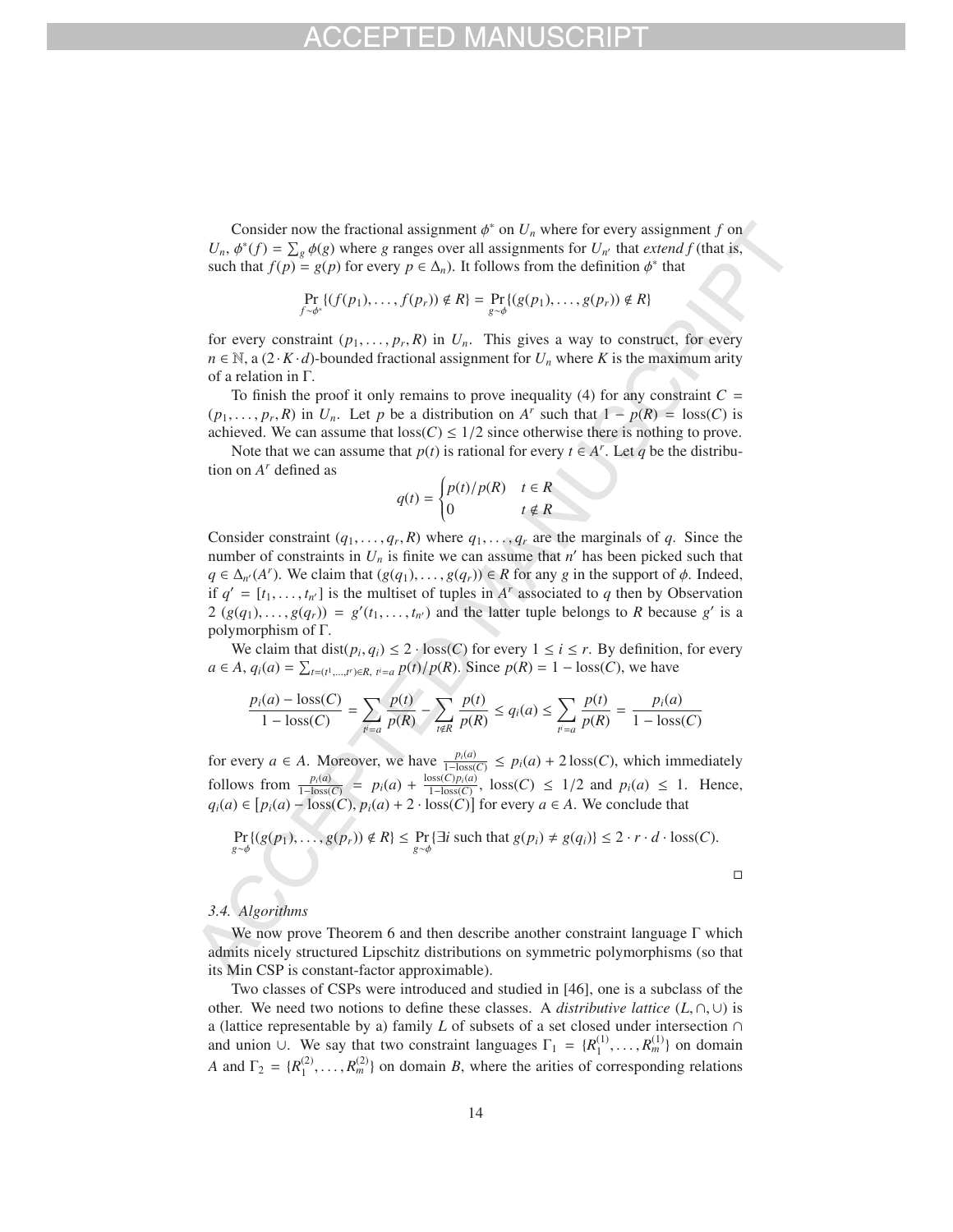match, are *homomorphically equivalent* if there are two mappings  $f : A \rightarrow B$ ,  $g :$ *B* → *A* such that for all  $1 \le i \le m$ ,  $f(t_1) \in R_i^{(2)}$  for every  $t_1 \in R_i^{(1)}$  and  $g(t_2) \in R_i^{(1)}$ for every  $t_2 \in R_i^{(2)}$ . The smaller class, which we shall call C (from 'languages with caterpillar duality'), consists of constraint languages  $\Gamma$  such that  $\Gamma$  is homomorphically equivalent to a constraint language Γ' on some family *L* of subsets of a finite sets that has polymorphisms ∩ and ∪, where ∩ and ∪ are the usual set-theoretic union and intersection (i.e.  $(L, \cap, \cup)$  is a finite distributive lattice). The larger class, which we shall call  $J$  (from 'languages with jellfish duality') is defined similarly, but we require Γ to have polymorphism *x*∩(*y*∪*z*). Constraint languages *k* -IHBS (defined in Section 1) belong to the class  $J$ , but not to C (see Example 1). See [46] for other specific examples of CSPs contained in these classes. For every  $\Gamma$  in C, Min CSP( $\Gamma$ ) was shown to belong to APX in [39]. This result was extended to  $\mathcal J$  in [33] (see Theorems 5.8 and 4.8 there).

We will now show how Lipschitz distributions on symmetric polymorphisms can be used to provide a constant-factor approximation algorithm for Min CSP(Γ) for every Γ in this class. Observe that if  $\Gamma$  and  $\Gamma'$  are homomorphically equivalent then Min CSP( $\Gamma$ ) and Min CSP(Γ ) are essentially the same problem because there is an obvious one-toone correspondence between instances of Min CSP( $\Gamma_1$ ) and Min CSP( $\Gamma_2$ ) (swapping  $R_i^{(1)}$  and  $R_i^{(2)}$  in all constraints) and the maps *f* and *g* allow one to move between solutions to corresponding instances without any loss of quality. So, we can assume that *A* consists of subsets of some set, and  $\Gamma$  has polymorphism  $x \cap (y \cup z)$  where  $(A, \cap, \cup)$  is a distributive lattice.

Throughout the section, *K* will denote the maximum arity of a relation in such Γ. For every  $1 \leq h \leq n$ , let  $g_{h,n}(x_1,\ldots,x_n)$  be the *n*-ary symmetric operation on *A* defined as



**Lemma 4.** *For all h*,  $n \in \mathbb{N}$  *with*  $\left(1 - \frac{1}{|A|^K}\right)n < h \le n$ , we have  $g_{h,n} \in \text{Pol}(\Gamma)$ .

*Proof.* It is not difficult to see that *x* ∩ *y* is also a polymorphism of Γ. Indeed, for every relation *R* and every pair of tuples *t*,  $t' \in R$ , we have that  $t \cap t' = t \cap (t' \cup t')$  and hence it belongs to *R*. Using composition, we shall show that *R* has polymorphism  $f_{h,n}$  where  $f_{h,n}(x_0, x_1, \ldots, x_n)$  is the  $(1 + n)$ -ary operation defined as

$$
x_0 \cap g_{h,n}(x_1,\ldots,x_n) = x_0 \cap \left(\bigcup_{I \subseteq \{1,\ldots,n\},|I|=h} \left(\bigcap_{i\in I} x_i\right)\right)
$$

First, we observe that for every  $m \geq 2$ , the *m*-ary operation  $x_1 \cap \cdots \cap x_m$  preserves R as it can be obtained by composition from  $x \cap y$  by  $x_1 \cap (x_2 \cap (x_3 \cap \cdots \cap (x_{m-1} \cap x_m) \cdots))$ . In a bit more complicated fashion we can show that  $x_0 \cap (x_1 \cup \cdots \cup x_m)$  preserves *R* for every  $m \geq 3$ . If  $m = 3$  it follows that  $x_0 \cap ((x_0 \cap (x_1 \cup x_2)) \cup x_3)$  is equal to  $x_0 \cap (x_1 \cup x_2 \cup x_3)$  (recall that  $\cup$  and  $\cap$  are the set union and intersection respectively). The pattern generalizes easily to arbitrary values for *m*. Finally, one obtains *fh*,*<sup>n</sup>* by suitably composing  $x_0 \cap (x_1 \cup \cdots \cup x_{\binom{n}{h}})$  and  $x_1 \cap \cdots \cap x_h$ .

Let *R* be a relation in  $\Gamma$  of arity, say, *r* and let  $t_1, \ldots, t_n$  be a list of (not necessarily distinct) tuples in *R*. By the pigeon-hole principle, there exists a tuple *t* appearing at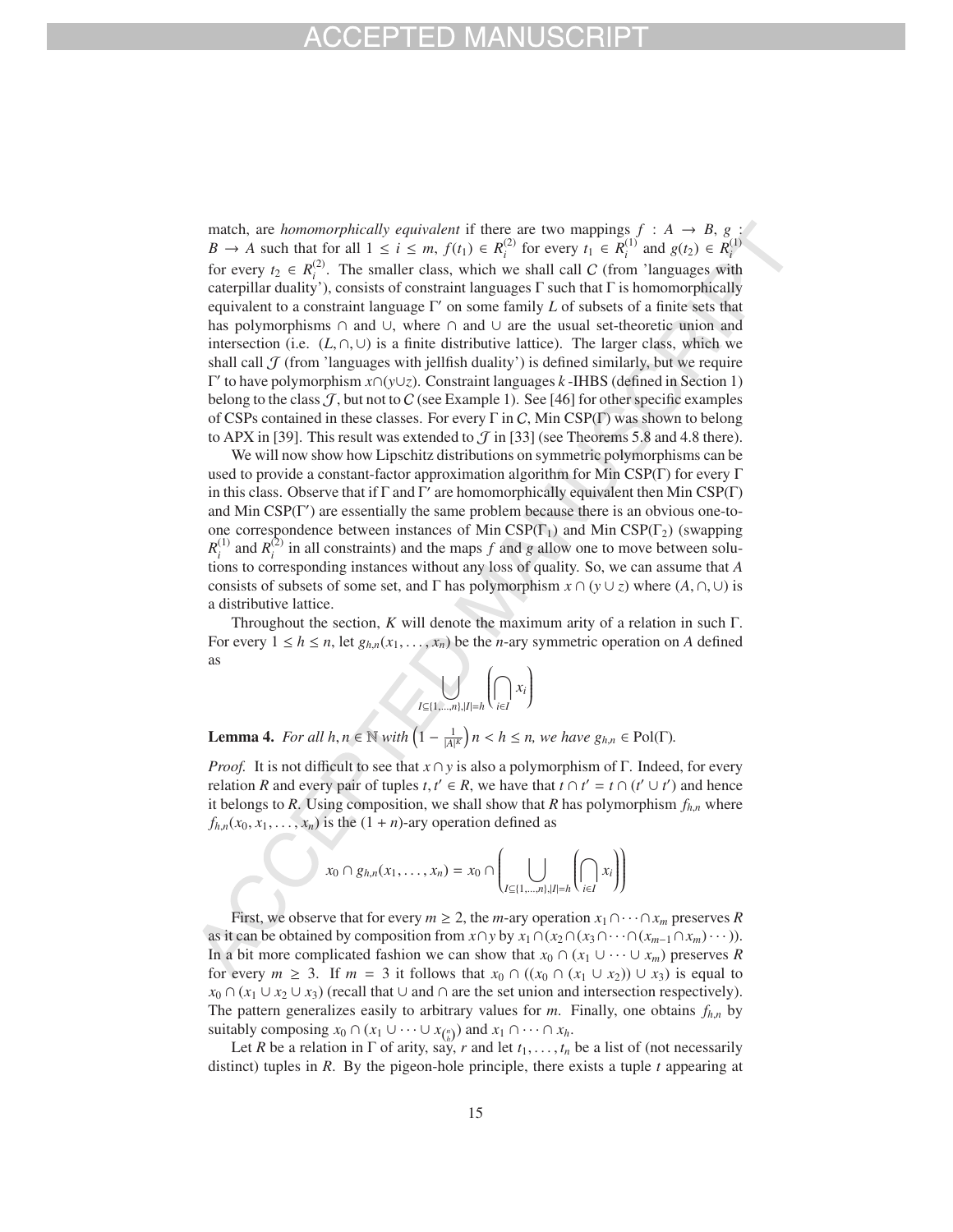least  $\lceil n/|A|^r \rceil$  times in  $t_1, \ldots, t_n$ . It follows from the choice of *h* and *t*, that for every *I* ⊆ {1,...,*n*}, with  $|I| = h$ , there exists  $i \in I$  such that  $t = t_i$ . It then follows that  $f_{h,n}(t, t_1, \ldots, t_n)$ , which necessarily belongs to *R*, is precisely  $g_{h,n}(t_1, \ldots, t_n)$ 

For every natural number  $n \in \mathbb{N}$ , consider the *n*-ary fractional operation  $\phi_n$  with support  $\left\{g_{h,n} | \left(1 - \frac{1}{|A|^K}\right)n < h \le n\right\}$  that distributes uniformly among the operations of its support.

### **Lemma 5.** *There exists some c*  $\geq$  0 *such that*  $\phi_n$  *is c-Lipschitz for every n*  $\in \mathbb{N}$ *.*

*Proof.* Let  $\mathbf{a} = (a_1, \ldots, a_n)$ ,  $\mathbf{b} = (b_1, \ldots, b_n) \in A^n$ . Recall that from distributivity we assume that every element  $a \in A$  is a subset of some set that we call *S*. Note that, according to the definition of  $g_{h,n}$ , an element  $j \in S$  belongs to  $g_{h,n}(a)$  iff  $|a|_i \geq h$  where  $|a|_j$  is defined to be  $|\{1 \le i \le n \mid j \in a_i\}|$ . Consequently,  $g_{h,n}(a) \ne g_{h,n}(b)$  iff there exists some  $j \in S$  such that  $|\mathbf{a}|_j < h \leq |\mathbf{b}|_j$  or  $|\mathbf{b}|_j < h \leq |\mathbf{a}|_j$ . It follows that

$$
\Pr_{g \sim \phi_n} \{ g(\mathbf{a}) \neq g(\mathbf{b}) \} = \frac{\left| \left\{ h \mid \exists j (|\mathbf{a}|_j < h \leq |\mathbf{b}|_j \vee |\mathbf{b}|_j < h \leq |\mathbf{a}|_j) \right\} \right|}{n/|A|^K}
$$
\n
$$
\leq \sum_{j \in S} \frac{\left| \left\{ h \mid |\mathbf{a}|_j < h \leq |\mathbf{b}|_j \vee |\mathbf{b}|_j < h \leq |\mathbf{a}|_j \right\} \right|}{n/|A|^K}
$$
\n
$$
= \frac{1}{n/|A|^K} \sum_{j \in S} ||\mathbf{a}|_j - |\mathbf{b}|_j| \leq |A|^K \cdot |S| \cdot \text{dist}(\mathbf{a}, \mathbf{b}).
$$

 $\Box$ 

With the help of the sequence  $\phi_n$ , we can prove Theorem 6, i.e. obtain a constantfactor approximation algorithm for Min CSP(Γ). A different proof of this result was given in [33].

*Proof.* (of Theorem 6). Let  $I = (V, A, \mathcal{C})$  be any instance of Min CSP(Γ) and let  $p_v(v \in \mathcal{C})$ *V*),  $p_C(C \in \mathcal{C})$  be an optimal solution of BLP(*I*) with objective value Opt<sub>IP</sub>(*I*). We can assume that there exists some  $n \in \mathbb{N}$  such that all the probabilities in the solution are of the form  $n'/n$  where  $n'$  is a non-negative integer. Also we can assume that  $log(n)$  is polynomial in the size of instance *I*.

Consider an assignment *s* for *I* obtained in the following way: draw *gh*,*<sup>n</sup>* according to  $\phi_n$  (i.e. select  $\left(1 - \frac{1}{|A|^K}\right)n < h \le n$  uniformly at random) and assign  $s(v) = g_{h,n}(p'_v)$ where  $p'_v$  is any tuple such that every  $a \in A$  appears exactly  $p_v(a) \cdot n$  times in  $p'_v$ . It can be shown (this is basically the proof of direction ( $2 \Rightarrow 1$ ) of Theorem 5) that there exists some  $c' \geq 1$  such that expected value of assignment *s* is  $c' \cdot \text{Opt}_{\text{LP}}(I)$ . In particular,  $c'$  can be taken to be  $2Kc$  where *c* is the Lipschitz constant of  $\phi_n$ .

We shall prove that there is a randomized polynomial-time algorithm that constructs *s*. Select  $\left(1 - \frac{1}{|A|^K}\right)n < h \le n$  uniformily at random. Recall that we assume that every element  $\hat{a} \in \hat{A}$  is a subset of some set that we call *S*. Hence, in order to compute  $g_{h,n}(p'_v)$ , it is only necessary to give an efficient procedure that decides, for every  $j \in S$ , whether  $j \in g_{h,n}(p_v)$ . Note that, according to the definition of  $g_{h,n}, j \in g_{h,n}(p_v)$  iff the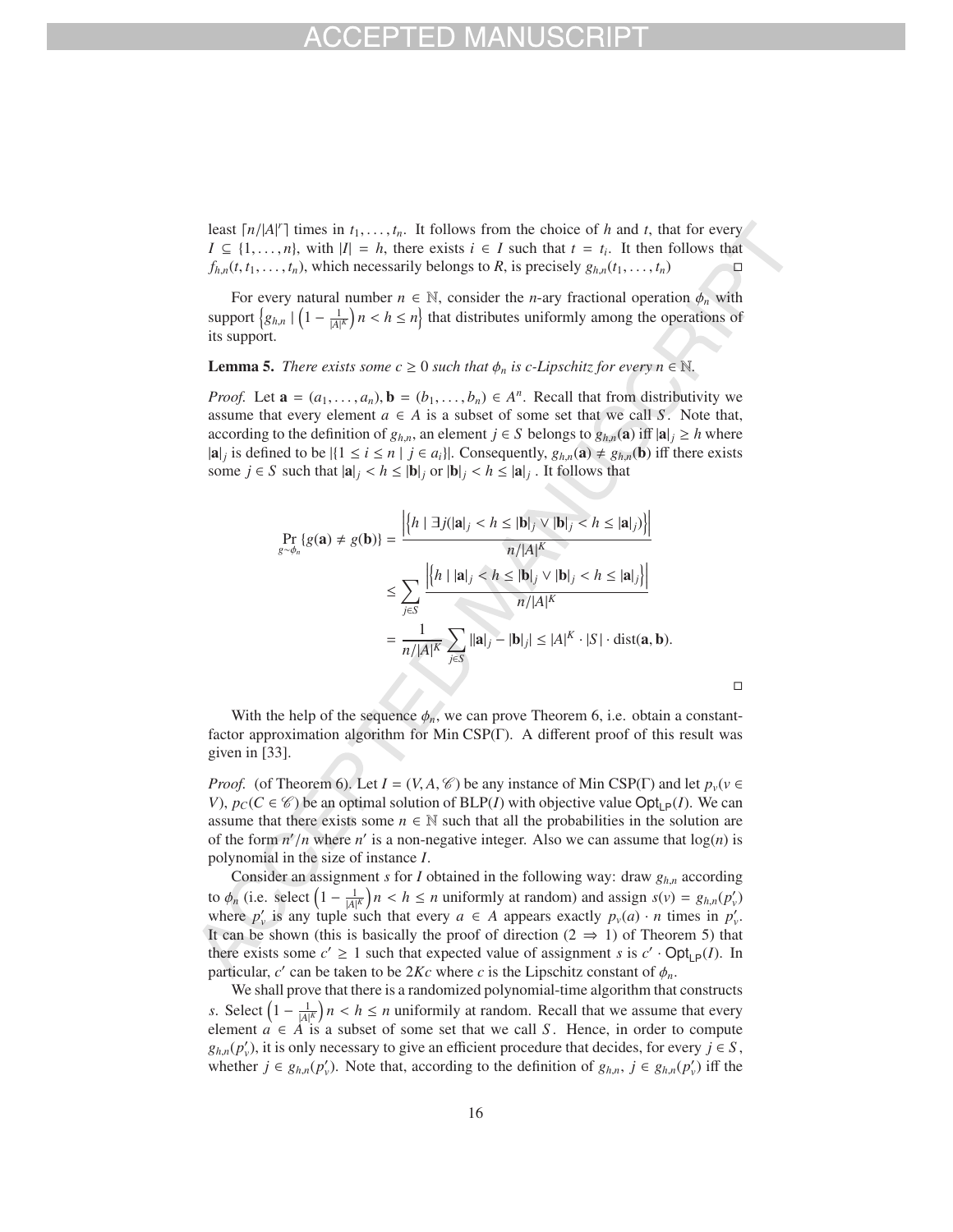number,  $|p'_v|_j$ , of entries in tuple  $p'_v$  that contain *j* is at least *h*. This number can be easily computed from  $p_v$  as  $|p'_v|_j = n \cdot \sum_{\{a \in A | j \in a\}} p_v(a)$ .

We finish this subsection by introducing another constraint language  $\Gamma$  such that Min CSP(Γ) admits a constant-factor approximation algorithm. The interest of this result is in the fact that it is the first known example of a constraint language where Min CSP(Γ) has a constant-factor approximation algorithm but is not invariant under totally symmetric polymorphisms of all arities (i.e. Γ does not have the so-called width 1 property [7]). This constraint language has domain  $A = \{-1, 0, +1\}$  and contains relations  $R_+ = \{(a_1, a_2, a_3) \in A^3 \mid a_1 + a_2 + a_3 \ge 1\}$  and  $R_− = \{(a_1, a_2, a_3) \in A^3 \mid a_1 + a_2 + a_3 \ge 1\}$  $a_1 + a_2 + a_3 \le -1$ . This is the example in [44] that we mentioned after Theorem 3. It is easy to show that this constraint language has no totally symmetric polymorphism of arity 3.

However {*R*+, *R*−} have many symmetric polymorphisms. In particular, it is not difficult to see that, for all  $h, n \in \mathbb{N}$  with  $h < |n/3|$ , operation

$$
s_{h,n}(x_1,\ldots,x_n) = \begin{cases} 1 & \text{if } h < \sum_i x_i \\ 0 & \text{if } -h \le \sum_i x_i \le h \\ -1 & \text{if } \sum_i x_i < -h \end{cases}
$$

preserves Γ. It is also easy to show that the *n*-ary fractional operation with support  ${s_{h,n} | h < [n/3]}$  that distributes uniformly among the operations of its support is 3-Lipschitz and that can be efficiently sampled. Consequently, Min CSP({*R*+, *R*−}) has a constant-factor approximation algorithm.

### *3.5. NP-hardness result*

In this subsection we prove Theorem 7, i.e. show that, modulo  $P \neq NP$ , if Min CSP(T) admits a constant-factor-approximation algorithm then  $\Gamma$  must have a near-unanimity (NU) polymorphism (recall the definition of an NU operation from Section 2.2). NU polymorphisms have been well studied in universal algebra [47] and have been applied in CSP [43, 40, 7, 38]. For example, every relation invariant under an *n*-ary NU operation is uniquely determined by its (*n* − 1)-ary projections [47], and NU polymorphisms characterize CSPs of "bounded strict width" [7].

We can assume (proved in Lemma 3.7 of [33]) that  $\Gamma$  contains all unary singleton relations  $\{a\}$ ,  $a \in A$ . This implies that polymorphisms of  $\Gamma$  are idempotent. It can be easily derived from Theorem 5 that, modulo UGC, Γ must have a near-unanimity polymorphism of some (large enough) arity. Indeed, for any *n*-ary fractional operation  $\phi_n$  with support on symmetric polymorphisms of  $\Gamma$  and every pair  $a, b \in A$ , the mass of operations *g* in the support of  $\phi_n$  such that  $g(b, a, \ldots, a) \neq g(a, a, \ldots, a)$  (= *a*) is at most  $\frac{c}{n}$ . Since *c* is constant, if we choose *n* large enough, some *g* in the support of  $\phi_n$ will satisfy the near-unanimity identity.

In this section we shall prove it assuming only  $P \neq NP$ . As an intermediate step, we consider the variant of CSP(Γ) where some constraints in an instance can be designated as *hard*, meaning that they must be satisfied in any feasible solution, while the other constraints are soft and can be falsified. It makes sense to investigate approximation algorithms for this mixed version of CSP (see, e.g. [30]). In particular, the value of a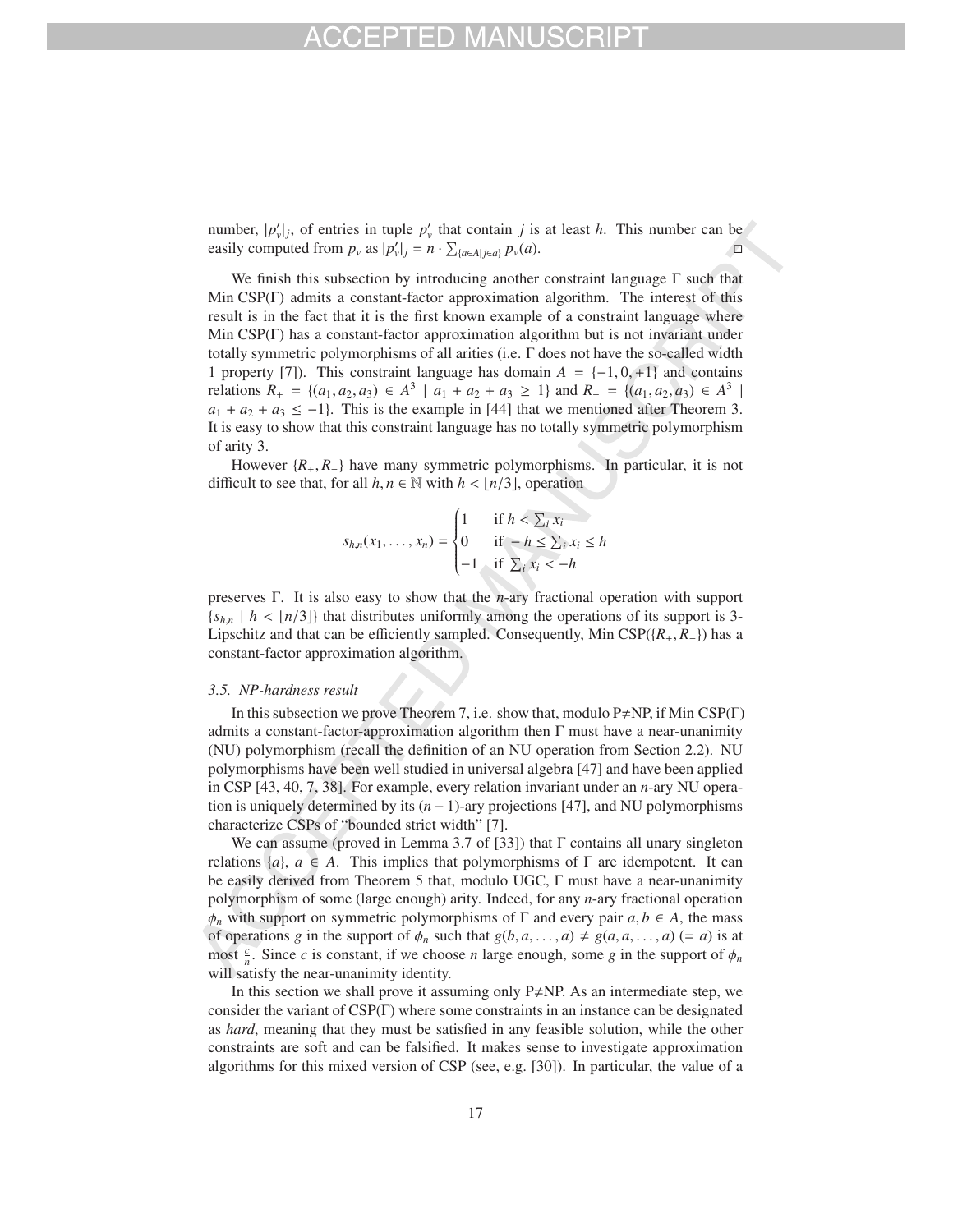feasible assignment for a instance of mixed Min CSP(Γ) is defined to be the number (or total weight) of soft constraints it violates. It is not difficult to see, and was mentioned in [30] that mixed Min CSP(Γ) has a constant-factor approximation algorithm if and only if the ordinary, not mixed, Min CSP(Γ) has such an algorithm.

The proof of our NP-hardness result makes use of a result about hardness of approximation for the problem Max  $IS_k$  in which the goal is to find a maximum independent set in a given *k*-uniform hypergraph. Recall that an independent set in a hypergraph is a subset of its vertices that does not include any of its hyperedges (entirely). For real numbers 0 ≤  $\alpha$ , $\beta$  ≤ 1, say that an algorithm ( $\alpha$ , $\beta$ )*-distinguishes* Max IS<sub>k</sub> if, given a *k*-uniform hypergraph  $H = (V, E)$ , it correctly decides between the following two cases:

- 1. the size of the largest independent set of *H* is at least  $\beta \cdot |V|$
- 2. the size of the largest independent set of *H* is at most  $\alpha \cdot |V|$ .

Note that it does not matter what the algorithm does for a hypergraph falling into neither of these cases.

**Theorem 8** ([48]). *For any integer*  $k \geq 3$  *and any real number*  $\epsilon > 0$ *, it is* NP-*hard to*  $(\epsilon, 1 - \frac{1}{k-1} - \epsilon)$ -distinguish Max IS<sub>k</sub>.

The key in proof of Theorem 7 is to show that, roughly, if  $\Gamma$  has no NU polymorphisms then  $\Gamma$  can simulate (pp-define, to be precise), for every  $k \geq 3$ , a *k*-ary relation *R<sub>k</sub>* such that  $R_k \cap \{a, b\}^k = \{a, b\}^k \setminus \{(a, \ldots, a)\}$  for some distinct  $a, b \in A$ . This relation, used in hard constraints, can encode a *k*-uniform hypergraph, while soft unary constraints using relation {*a*} simulate a choice of an independent set. To make this precise we will need a few definitions.

We say that *R* is pp-definable from  $\Gamma$  if there exists a (primitive positive) formula

 $\phi(x_1, \ldots, x_k) \equiv \exists y_1, \ldots, y_l \, \psi(x_1, \ldots, x_k, y_1, \ldots, y_l)$ 

where  $\psi$  is a conjunction of atomic formulas with relations in  $\Gamma$  and eq<sub>A</sub> such that for every  $(a_1, \ldots, a_k) \in A^k$ 

 $(a_1, \ldots, a_k) \in R$  if and only if  $\phi(a_1, \ldots, a_k)$  holds.

Note that in the definition of primitive positive formulas we are slightly abusing notation by identifying a relation with its relation symbol. It is shown in [33] that if Γ contains eq<sub>A</sub> and R is pp-definable from Γ then the problems Min CSP(Γ) and Min CSP( $\Gamma \cup \{R\}$ ) simultaneously belong or do not belong to APX.

An *n*-ary operation on *A* is called a *weak near-unanimity (WNU)* operation if it is idempotent and satisfies the identities

$$
f(y, x, ..., x) = f(x, y, ..., x) = ... = f(x, x, ..., y).
$$

*Proof.* (of Theorem 7) Assume, towards a contradiction, that Γ falsifies the statement of the theorem.

The following lemma can be derived from a combination of several known results. We give a (more or less) direct proof for completeness.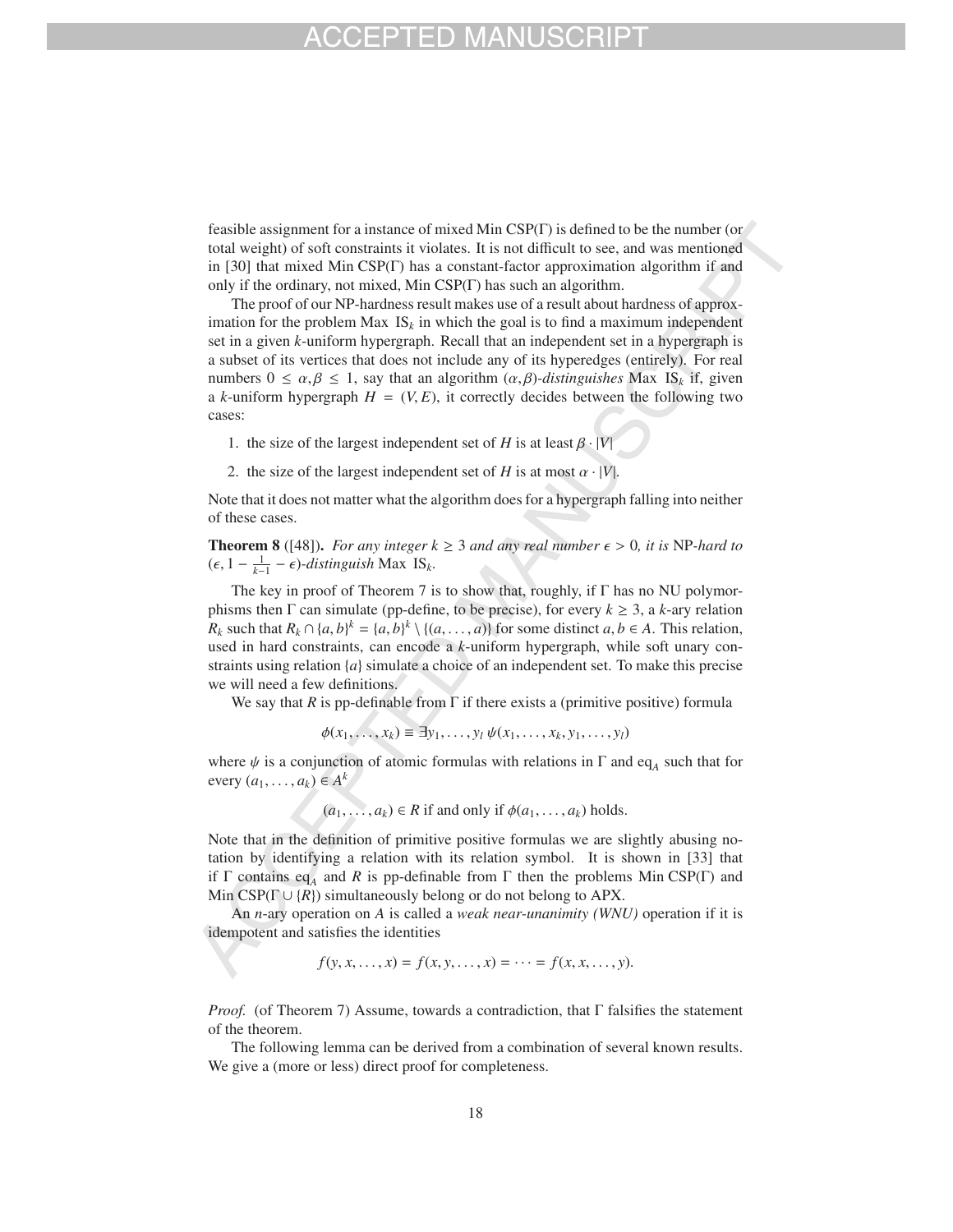**Lemma 6.** *For every*  $k \geq 1$ *, there is a k-ary relation, R, pp-definable from* Γ, *and*  $a, b \in A$  *such that* 

$$
R \cap \{a,b\}^k = \{a,b\}^k \setminus \{(a,\ldots,a)\}
$$

*Proof.* It follows easily from [47] that if Pol(Γ) does not contain any NU operation, then for every  $n \geq 3$  there is a relation  $T \subseteq A^n$  which is pp-definable from  $\Gamma$  and a tuple  $(a_1, \ldots, a_n) \notin T$  such that for every  $1 \leq i \leq n$  there exists  $c_i \in A$  such that  $(a_1, ..., a_{i-1}, c_i, a_{i+1}, ..., a_n)$  ∈ *T*. Setting *n* ≥  $(k + 2)|A|^2$  it follows from the pigeonhole principle that there exists  $a, c \in A$  and  $I = \{i_1, \ldots, i_{k+2}\} \subseteq \{1, \ldots, n\}$  of size  $k + 2$ such that  $a_i = a$  and  $c_i = c$  for every  $i \in I$ . Consider relation *S* defined as

$$
S = \{(x_{i_1}, \ldots, x_{i_{k+2}}) \mid (x_1, \ldots, x_n) \in T, \forall i \notin I \ (x_i = a_i)\}
$$

Clearly, *S* is pp-definable using *T* and the unary singletons. It follows that *S* is ppdefinable from  $\Gamma$  as well. We have that  $(a, a, \ldots, a) \notin S, t_1 = (c, a, \ldots, a) \in S$ , *t*<sub>2</sub> = (*a*, *c*,..., *a*) ∈ *S*, ..., and  $t_{k+2} = (a, a, ..., c) ∈ S$ . We can also assume that, in addition to the previous property, *S* is symmetric, meaning that if  $(x_1, \ldots, x_{k+2})$ belongs to *S* then so does any tuple obtained by permuting its entries. This is because we can always replace *S* by the relation  $\{(x_1, \ldots, x_{k+2}) \mid (x_{\sigma(1)}, \ldots, x_{\sigma(k+2)}) \in$ *S* for every permutation  $\sigma$ } which is pp-definable from *S*. Since, by assumption, we have that Min CSP(Γ) admits a constant-factor approximation algorithm it follows from Theorem 9 of [33] that  $\Gamma$  has a certain property, called *bounded width* (or else  $P = NP$ ). Theorem 2.8 in [49] states that this property implies that  $Pol(\Gamma)$  contains WNU polymorphisms  $g_3$ ,  $g_4$  of arity 3 and 4, respectively, such that  $g_3(y, x, x) = g_4(y, x, x, x)$  holds for for every  $x, y \in A$ . The proof of Theorem 2.8 in [49] shows how to obtain  $g_n$  for  $n = 3, 4$ , but the proof generalizes immediately to show that, for each  $n \geq 3$ ,  $\Gamma$  has an *n*ary WNU polymorphism  $g_n$ , of arity *n*, and the identity  $g_n(y, x, \ldots, x) = g_{n'}(y, x, \ldots, x)$ holds for all  $n, n'$ .

Let  $b = g_n(c, a, \ldots, a)$  and let *j* be minimum with the property that *S* contains every tuple  $t \in \{a, b\}^{k+2}$  with at least *j b*'s. We claim that  $1 \le j \le 3$ . The lower bound follows from the fact that  $(a, \ldots, a) \notin S$ . For the upper bound, it follows from the fact every *g<sub>n</sub>* is a WNU (and so idempotent), that every tuple  $t \in \{a, b\}^{k+2}$  with  $j(\geq 3)$  *b*'s can be obtained by applying  $g_j$  component-wise to tuples  $t_{i_1}, \ldots, t_{i_j}$  where  $i_1, \ldots, i_j$  are the components in *t* that contain a *b*. Since *S* is symmetric then it does not contain any tuple in  $\{a, b\}^{k+2}$  with exactly  $j - 1$  *b*'s.

Finally, consider relation *R* defined as

$$
R = \{(x_1, \ldots, x_k) \mid (\underbrace{b, \ldots, b}_{j-1}, \underbrace{a, \ldots, a}_{3-j}, x_1 \ldots, x_k) \in S\}
$$

As before we infer that *R* is pp-definable from Γ. It follows from the definition that *R*, *a* and *b* satisfy the statement of the lemma.  $\Box$ 

**Lemma 7.** For every  $k \geq 1$ , there is a linear algorithm that, for a given k-regular *hypergraph H* = (*V*, *E*)*, returns an instance I of mixed* Min CSP(Γ) *such that the value of optimal solution for I is* 1 − *m*/|*V*| *where m is the size of the maximum independent set in H.*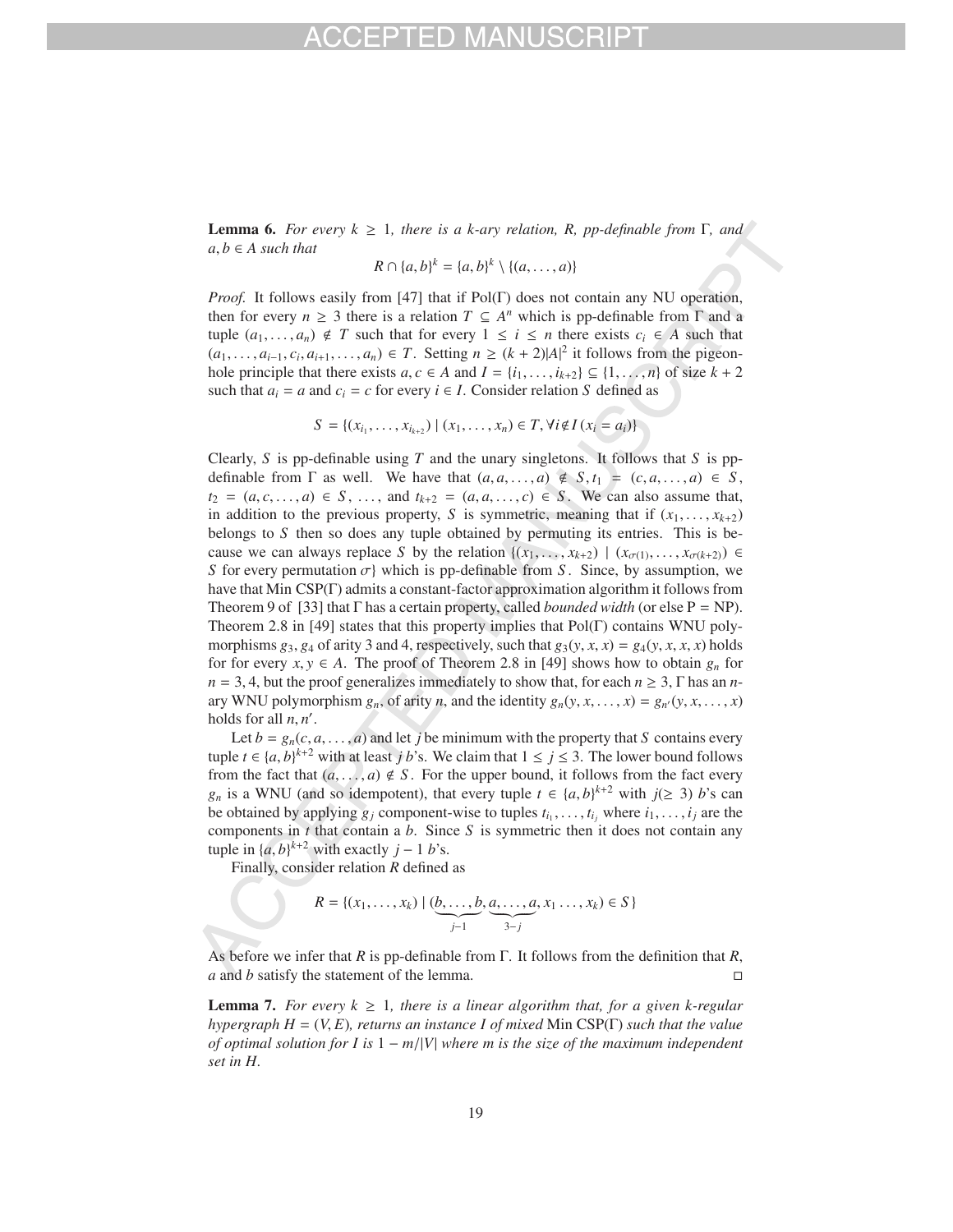*Proof.* Fix  $k \ge 1$  and let *R* and *a*, *b* be as in Lemma 6. Let  $\exists y_1, \ldots, y_l \psi(x_1, \ldots, x_k, y_1, \ldots, y_l)$ be a primitive positive formula defining *R* from Γ. It is well known that  $\psi$  can be seen as an instance *J* of CSP(Γ). More precisely, define *J* to be the instance that has variables  $x_1, \ldots, x_k, y_1, \ldots, y_l$  and contains for every atomic formula  $S(v_1, \ldots, v_r)$  in  $\psi$ , the constraint  $((v_1, \ldots, v_r), S)$ . It follows that for any assignment  $s : \{x_1, \ldots, x_k, y_1, \ldots, y_l\} \rightarrow$ *A*, *s* is a solution of *J* if and only if  $\psi(s(x_1),...,s(x_k),s(y_1),...,s(y_l))$  holds.

Consider the algorithm that, given a *k*-regular hypergraph,  $H = (V, E)$ , constructs an instance *I* of mixed Min CSP(Γ) as follows. The set of variables of *I* contains, in addition to all nodes in *V*, some other fresh variables to be introduced later. Then, for every hyperedge  $E = \{v_1, \ldots, v_k\}$ , add a copy of *J* where the variables have been renamed so that  $x_1 = v_1, \ldots, x_k = v_k$  and  $y_1, \ldots, y_n$  are different fresh variables (different for each hyperedge). All the constraints added so far are designated as hard. Finally, add for every  $v \in V$  a soft constraint  $(v, \{a\})$  requiring *v* to take value *a*.

Note that as  $k$  is fixed, this can be carried out in linear time. It follows from the construction of *I* that for every independent set, *X*, of *H* there is an assignment for *I* satisfying all hard constraints that maps every node in *X* to *a* and every node in  $V \setminus X$ to *b*. This assignment violates exactly  $|V| - |X|$  soft constraints. Conversely, for every assignment *s* in *I*, the set  $X = \{v \in V | s(v) = a\}$  is an independent set of *H*. assignment *s* in *I*, the set  $X = \{v \in V \mid s(v) = a\}$  is an independent set of *H*.

We are finally in a position to obtain a contradiction. As discussed above, if Min CSP(Γ) admits a constant-factor approximation algorithm then so does its mixed variant. Let  $\delta$  satisfy  $0 < \delta/2 \leq 1 - c \cdot \delta$  where *c* is any constant larger than the approximation factor for the mixed Min CSP(Γ) algorithm. We shall prove that, for every *k*, there is a polynomial time algorithm that  $(1 - c \cdot \delta, 1 - \delta)$ -distinguishes Max IS<sub>k</sub>, obtaining a contradiction since this task is NP-hard, as follows by setting  $\epsilon = \delta/2$  and  $k = 1 + 2/\delta$  in Theorem 8. Let us prove our claim. In order to distinguish whether the size, *m*, of the maximal independent set of a *k*-regular hypergraph  $H = (V, E)$  is at most  $(1 - c \cdot \delta)|V|$  or at least  $(1 - \delta)|V|$  we do the following: compute the instance *I* of mixed Min CSP(Γ) using the linear algorithm of Lemma 7 and run the constant approximation algorithm for Min CSP(Γ) with instance *I*. Then, we only need to compare the value of the assignment, *s*, returned by the approximation algorithm with  $c \cdot \delta$  to safely distinguish between the two cases. Indeed, if  $m \leq (1 - c \cdot \delta)|V|$  then the optimum, Opt, of instance *I*, has value at least  $c \cdot \delta$  from which it follows that the value of *s* is necessarily at least *c* ·  $\delta$ . Otherwise, if  $m \ge (1 - \delta)|V|$  then the value of Opt is at most  $\delta$ , from which it follows that the value of *s* is less than  $c \cdot \delta$ .  $\Box$ 

### 4. Conclusion

We have reduced a classification of constant-factor approximable finite-valued CSPs to that for Min CSPs. Due to technical limitations, we proved most of our results for constraint languages Γ containing the equality relation eq*A*. It is in open question whether adding eq<sub>A</sub> can ever change constant-factor approximability of Min CSP(Γ). We provided (Theorem 5) an algebraic characterisation of constraint languages Γ such that (Γ contains eq<sub>A</sub> and) the integrality gap of BLP for Min CSP(Γ) is finite. We conjecture that Min CSP(Γ) is constant-factor approximable for all such languages, even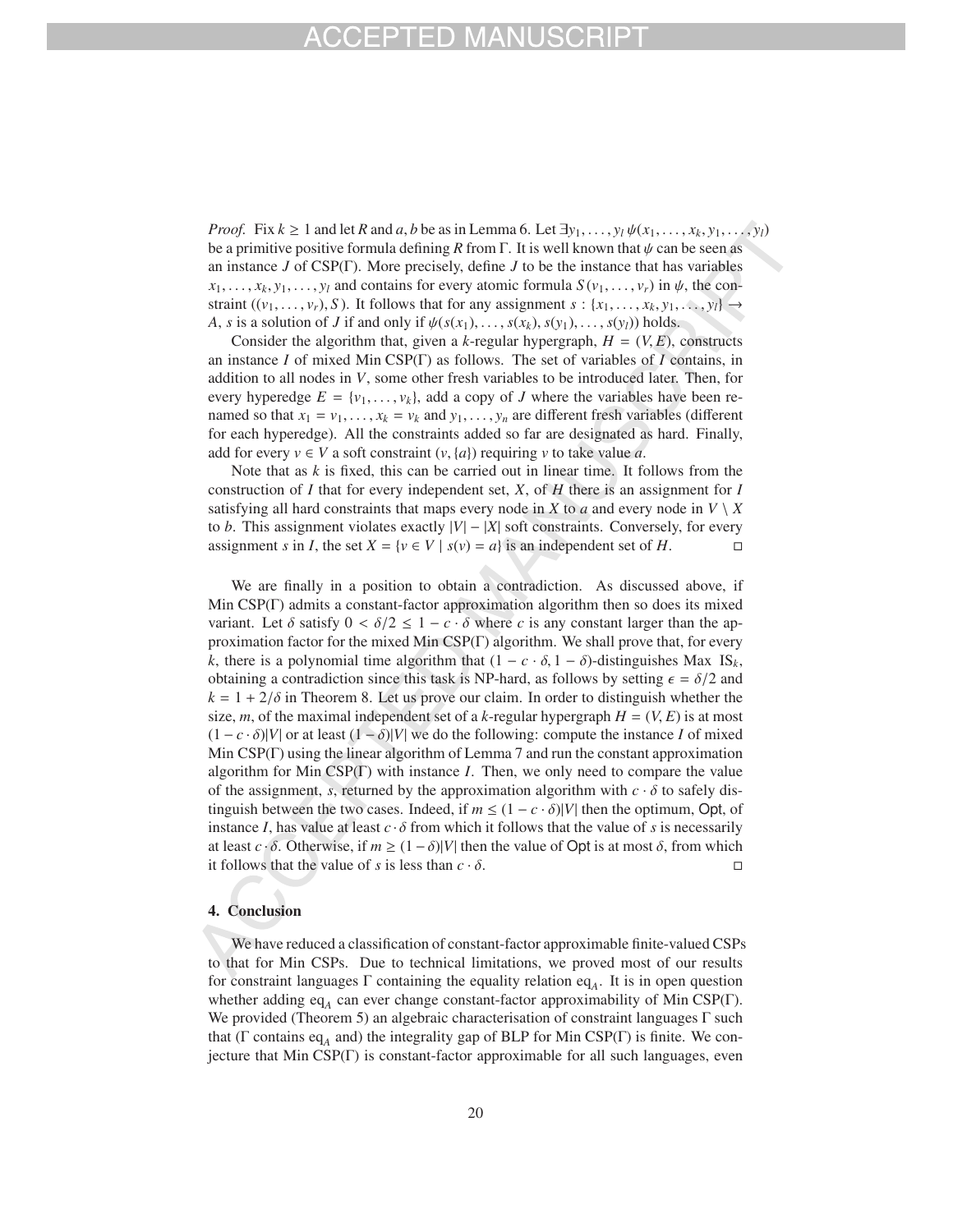without the assumption on eq<sub>A</sub>. One way to prove this could be to strengthen the algebraic characterisation so that it features only fractional operations that can be efficiently sampled from. We showed that this works, in particular, for all constraint languages Γ for which Min CSP(Γ) was previously known to be constant-factor approximable.

On the hardness side, infinite integrality gap is known [20] to imply UG-hardness of constant-factor approximation for all constraint languages  $\Gamma$  containing the equality relation eq*A*. For a large subclass of such languages, we improved UG-hardness to NPhardness. Proving this for all such languages is (probably) beyond current techniques, even for very special cases such as MINUNCUT, but a further extension of our subclass could be within reach.

It is an open question whether condition (2) in Theorem 5 is decidable. We remark that the decidability question for the related property of having symmetric polymorphisms of all arities (see Theorem 3) is also open - see [50, 51] for related results. However, another related property - of having so-called fractional symmetric polymorphisms of all arities - is decidable [42].

### 5. Acknowledgments

The authors would like to thank Per Austrin, Johan Håstad, and Venkatesan Guruswami for useful discussions. We would also like to thank the anonymous referees for useful comments.

- [1] N. Creignou, S. Khanna, M. Sudan, Complexity Classifications of Boolean Constraint Satisfaction Problems, Vol. 7 of SIAM Monographs on Discrete Mathematics and Applications, 2001.
- [2] N. Creignou, P. Kolaitis, H. Vollmer (Eds.), Complexity of Constraints, Vol. 5250 of LNCS, Springer, 2008.
- [3] A. Krokhin, S. Živný (Eds.), The Constraint Satisfaction Problem: Complexity and Approximability, Vol. 7 of Dagstuhl Follow-Ups, Schloss Dagstuhl – Leibniz-Zentrum für Informatik, 2017.
- [4] G. Gottlob, G. Greco, F. Scarcello, Tractable optimization problems through hypergraph-based structural restrictions, in: Proceedings of ICALP'09, 2009, pp. 16–30.
- [5] D. Marx, Tractable hypergraph properties for constraint satisfaction and conjunctive queries, J. ACM 60 (6) (2013) Article 42.
- [6] A. Bulatov, P. Jeavons, A. Krokhin, Classifying complexity of constraints using finite algebras, SIAM Journal on Computing 34 (3) (2005) 720–742.
- [7] T. Feder, M. Vardi, The computational structure of monotone monadic SNP and constraint satisfaction: A study through Datalog and group theory, SIAM Journal on Computing 28 (1998) 57–104.
- [8] T. Schaefer, The complexity of satisfiability problems, in: STOC'78, 1978, pp. 216–226.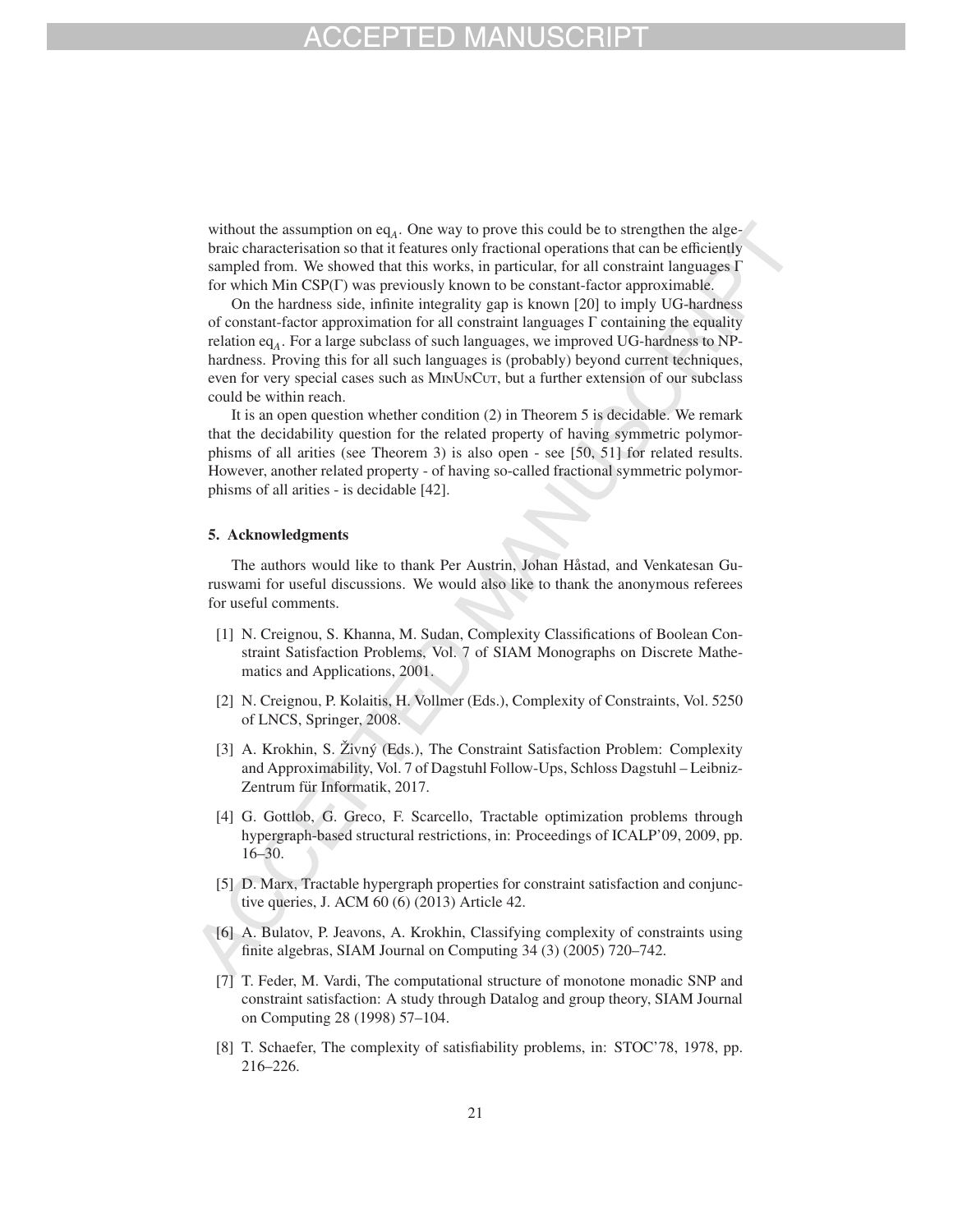# $-1)$

- [9] L. Barto, M. Kozik, Constraint satisfaction problems solvable by local consistency methods, Journal of the ACM 61 (1) (2014) Article 3.
- [10] L. Barto, M. Kozik, Robust satisfiability of constraint satisfaction problems, SIAM Journal on Computing 45 (4) (2016) 1646–1669.
- [11] A. Bulatov, A dichotomy theorem for nonuniform CSPs, in: FOCS'17, 2017, pp. 319–330.
- [12] V. Deineko, P. Jonsson, M. Klasson, A. Krokhin, The approximability of Max CSP with fixed-value constraints, Journal of the ACM 55 (4) (2008) Article 16.
- [13] V. Kolmogorov, A. Krokhin, M. Rolínek, The complexity of general-valued CSPs, SIAM Journal on Computing 46 (3) (2017) 1087–1110.
- [14] J. Thapper, S. Živný, The complexity of finite-valued CSPs, JACM  $63$  (4) (2016) 37:1–37:33.
- [15] D. Zhuk, The proof of CSP dichotomy conjecture, in: FOCS'17, 2017, pp. 331– 342.
- [16] J. Brown-Cohen, P. Raghavendra, Combinatorial optimization algorithms via polymorphisms, Tech. rep., ArXiv:1501.01598 (2015).
- [17] P. Raghavendra, Optimal algorithms and inapproximability results for every CSP?, in: STOC'08, 2008, pp. 245–254.
- [18] D. Cohen, M. Cooper, P. Creed, P. Jeavons, S. Zivný, An algebraic theory of complexity for discrete optimisation, SIAM Journal on Computing 42 (5) (2013) 1915–1939.
- [19] D. Cohen, M. Cooper, P. Jeavons, A. Krokhin, The complexity of soft constraint satisfaction, Artificial Intelligence 170 (11) (2006) 983–1016.
- [20] A. Ene, J. Vondrák, Y. Wu, Local distribution and the symmetry gap: Approximability of multiway partitioning problems, in: SODA, 2013, pp. 306–325, update at arXiv1503.03905.
- [21] S. Khot, On the unique games conjecture, in: CCC'10, 2010, pp. 99–121.
- [22] K. Makarychev, Y. Makarychev, Approximation algorithms for CSPs, in: The Constraint Satisfaction Problem: Complexity and Approximability, Vol. 7 of Dagstuhl Follow-Ups, 2017, pp. 287–325.
- [23] S. Arora, B. Barak, Computational Complexity: A Modern Approach, Cambridge University Press, 2009.
- [24] I. Dinur, The PCP theorem by gap amplification, J. ACM 54 (3).
- [25] J. Håstad, Some optimal inapproximability results, J. ACM 48 (2001) 798–859.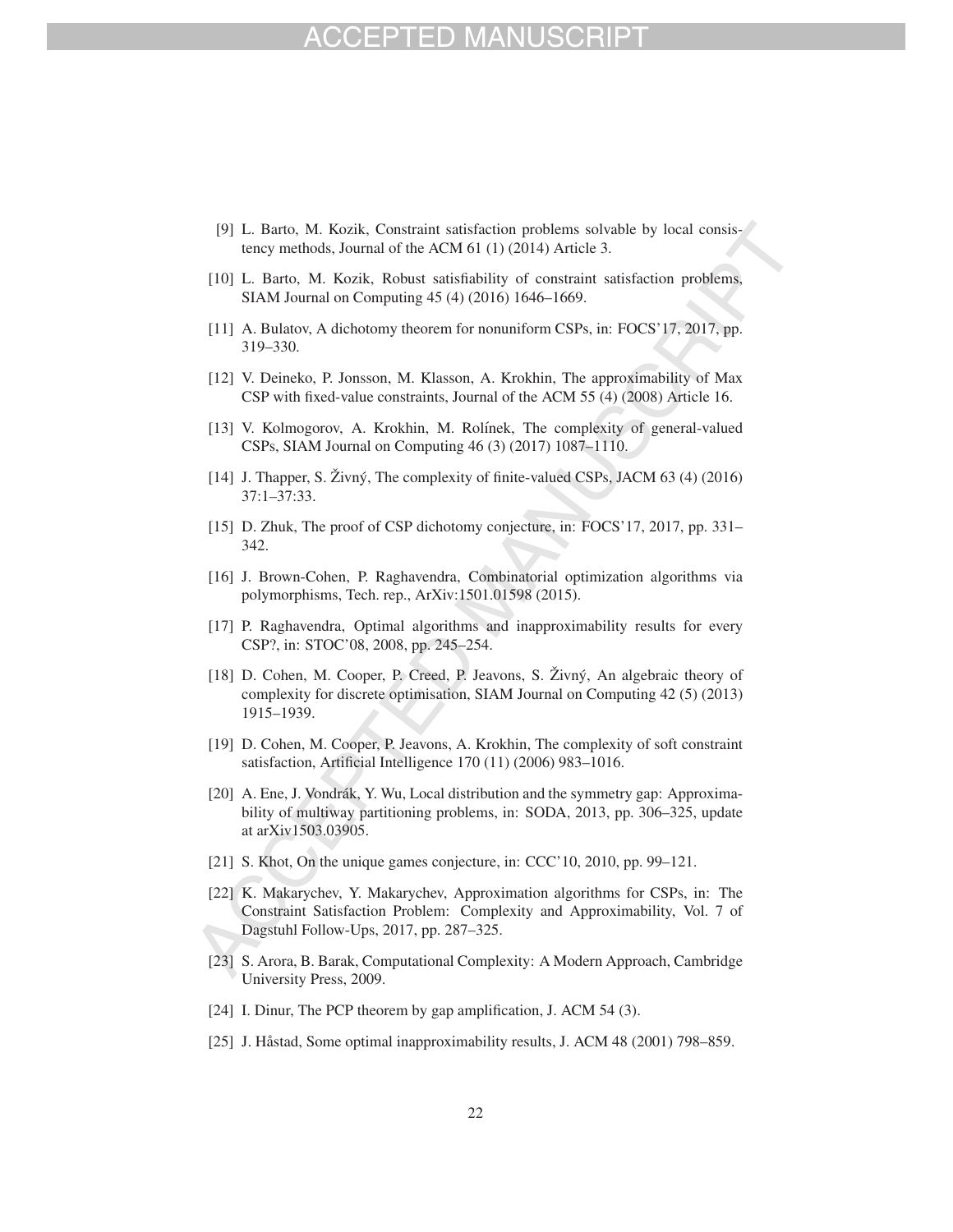# -D MA

- [26] P. Austrin, Conditional inapproximability and limited independence, Ph.D. thesis, KTH (2008).
- [27] J. Håstad, Every 2-CSP allows nontrivial approximation, Computational Complexity 17 (4) (2008) 549–566.
- [28] S. Khot, M. Tulsiani, P. Worah, A characterization of strong approximation resistance, in: Symposium on Theory of Computing, STOC 2014, 2014, pp. 634–643.
- [29] A. Agarwal, M. Charikar, K. Makarychev, Y. Makarychev,  $O(\sqrt{\log n})$  approximation algorithms for MinUnCut, Min 2CNF Deletion, and Directed Cut problems, in: STOC'05, 2005, pp. 573–581.
- [30] V. Guruswami, E. Lee, Complexity of approximating CSP with balance/hard constraints, Theory Comput. Syst. 59 (1) (2016) 76–98.
- [31] V. Guruswami, Y. Zhou, Tight bounds on the approximability of Almostsatisfiable Horn SAT and Exact Hitting Set, Theory of Computing 8 (2012) Article 11.
- [32] S. Khot, G. Kindler, E. Mossel, R. O'Donnell, Optimal inapproximability results for Max-Cut and other 2-variable CSPs?, SIAM Journal on Computing 37 (1) (2007) 319–357.
- [33] V. Dalmau, A. Krokhin, Robust satisfiability for CSPs: Hardness and algorithmic results, ACM Transactions on Computation Theory 5 (4) (2013) Article 15.
- [34] A. Kumar, R. Manokaran, M. Tulsiani, N. Vishnoi, On LP-based approximability for strict CSPs, in: SODA, 2011, pp. 1560–1573.
- [35] R. Manokaran, J. Naor, P. Raghavendra, R. Schwartz, SDP gaps and UGC hardness for Multiway Cut, 0-Extension, and Metric Labeling, in: STOC, 2008, pp. 11–20.
- [36] P. Raghavendra, D. Steurer, How to round any CSP, in: FOCS'09, 2009, pp. 586–594.
- [37] B. Gärtner, J. Matoušek, Approximation algortihms and semidefinite programming, Springer, 2012.
- [38] V. Dalmau, M. Kozik, A. Krokhin, K. Makarychev, Y. Makarychev, J. Opršal, Robust algorithms with polynomial loss for near-unanimity CSPs, in: SODA'17, 2017, pp. 340–357.
- [39] G. Kun, R. O'Donnell, T. Suguru, Y. Yoshida, Y. Zhou, Linear programming, width-1 CSPs, and robust satisfaction, in: ITCS'12, 2012, pp. 484–495.
- [40] L. Barto, A. Krokhin, R. Willard, Polymorphisms, and how to use them, in: The Constraint Satisfaction Problem: Complexity and Approximability, 2017, pp. 1– 44.